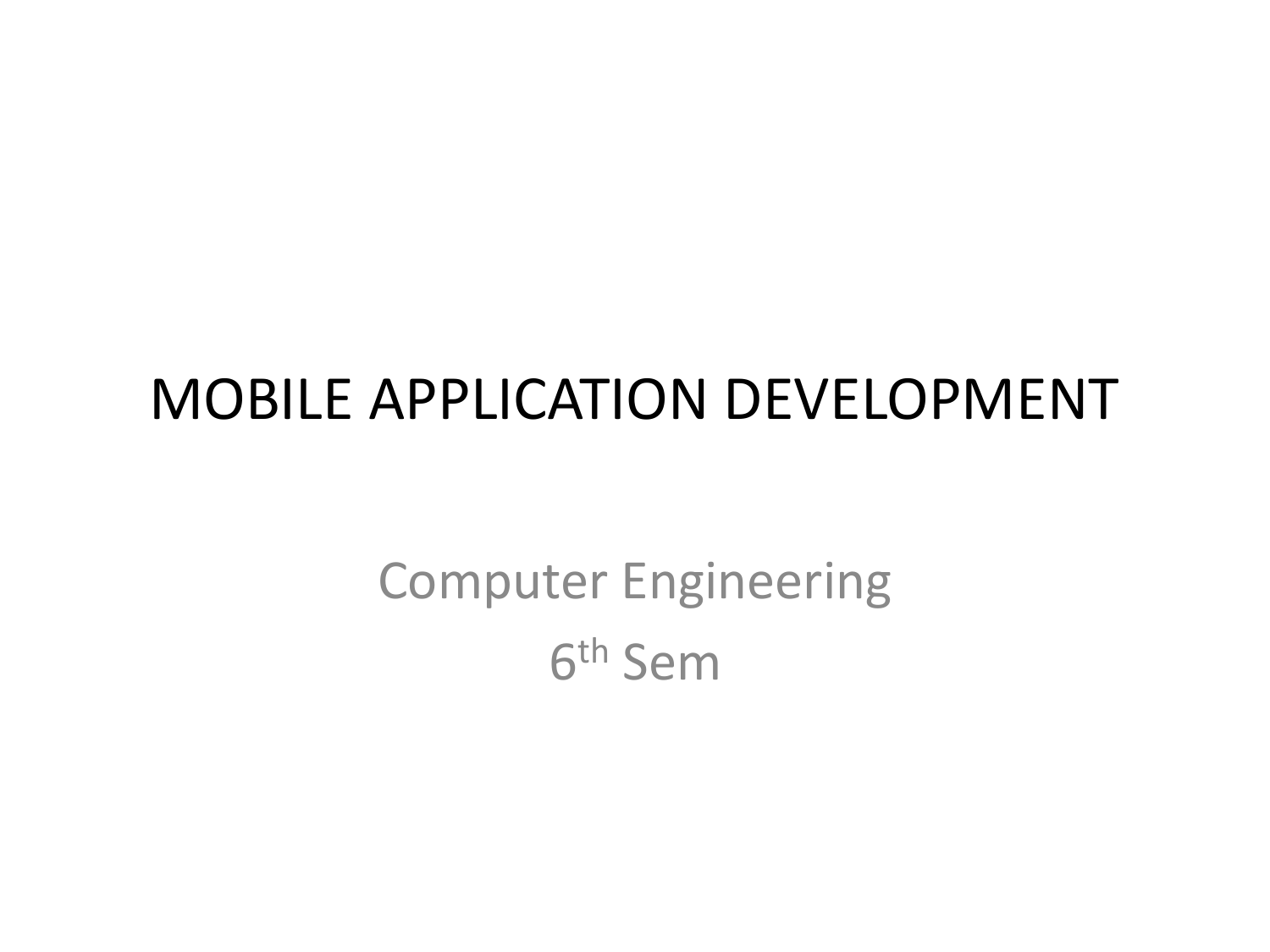# Unit 3

#### **ANDROID**

- Android is a mobile operating system that is based on a modified version of Linux.
- It was originally developed by a start-up of the same name, Android, Inc.
- In 2005, as part of its strategy to enter the mobile space, Google purchased Android and took over its development work.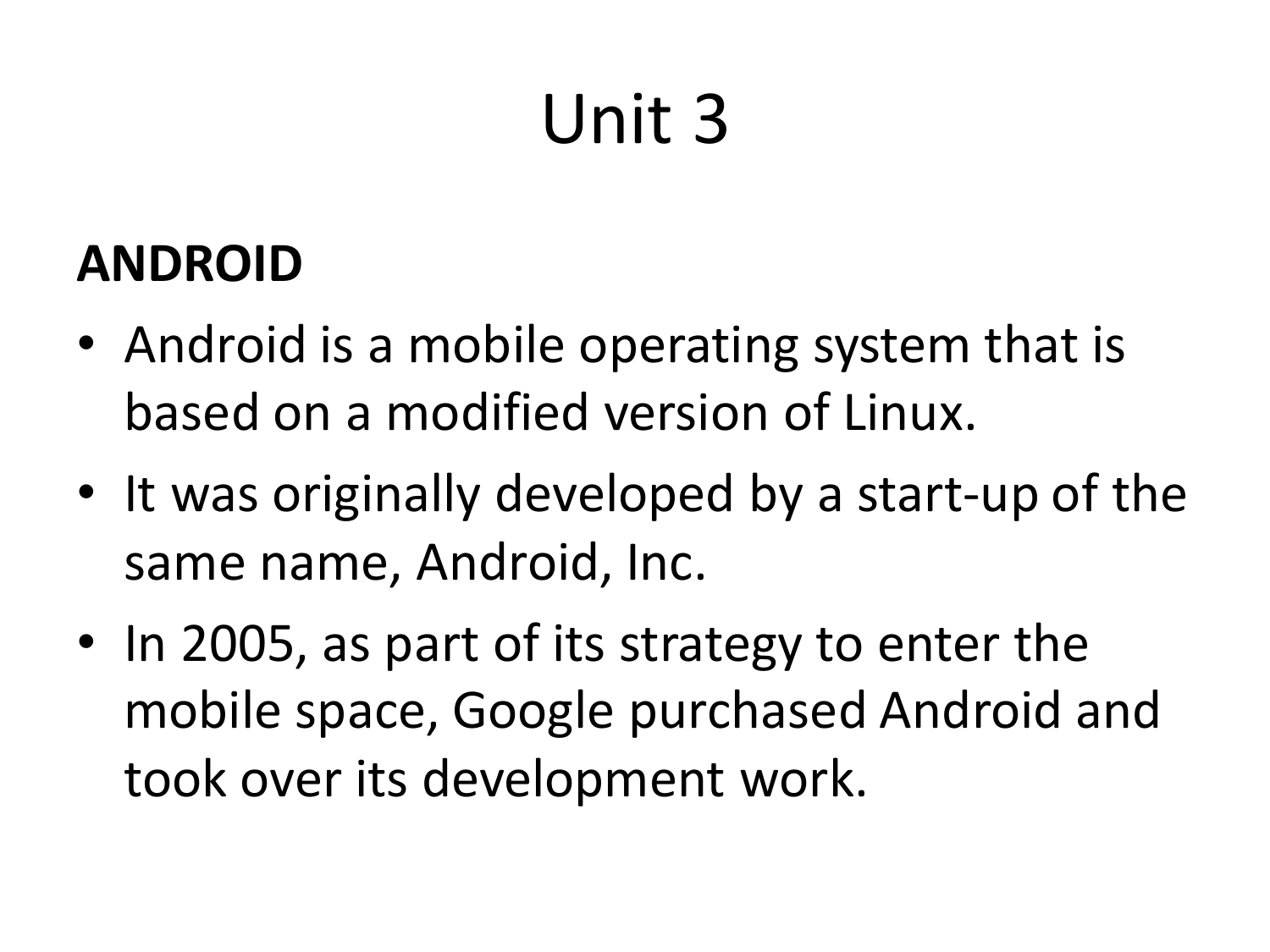## **Features of Android**

• Because Android is open source and freely available to manufacturers for customization, there are no fixed hardware or software configurations.

Android itself supports the following features:

- **Storage — Uses SQLite, a lightweightrelational database, for data storage.**
- **Connectivity — Supports GSM/EDGE, IDEN, CDMA, EV-DO, UMTS, Bluetooth (includes** A2DP and AVRCP), Wi-Fi, LTE, and WiMAX.
- **Messaging— Supports both SMS and MMS. Chapter 8 discusses messaging in more detail.**
- **Web browser — Based on the open source WebKit,together with Chrome's V8 JavaScript**
- engine
- **Media support — Includessupportfor the following media: H.263, H.264 (in 3GP or MP4**
- container), MPEG-4 SP, AMR, AMR-WB (in 3GP container), AAC, HE-AAC (in MP4 or
- 3GP container), MP3, MIDI, Ogg Vorbis, WAV, JPEG, PNG, GIF, and BMP
- **Hardware support — Accelerometer Sensor, Camera, Digital Compass, Proximity Sensor,**
- and GPS
- **Multi-touch— Supports multi-touch screens**
- **Multi-tasking— Supports multi-tasking applications**
- **Flash support — Android 2.3 supports Flash 10.1.**
- **Tethering— Supportssharing of Internet connections as a wired/wireless hotspot**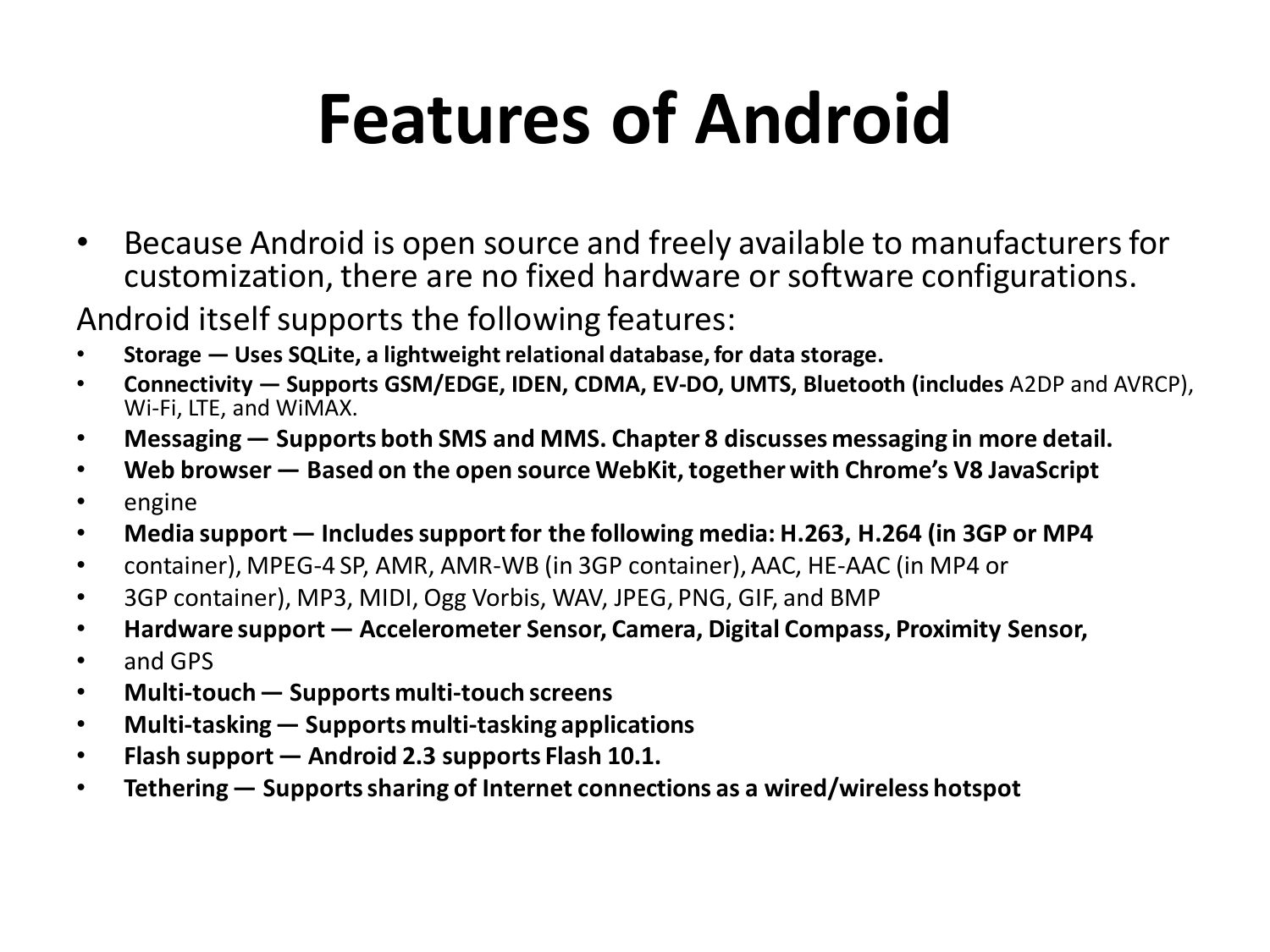## **Architecture of Android**

- The Android OS is roughly divided into fi ve sections in four main layers:
- $\triangleright$  Linux kernel  $-$  This is the kernel on which Android is based. This layer contains all the low level device drivers for the various hardware components of an Android device.
- $\bullet\blacktriangleright$  Libraries  $-$  These contain all the code that provides the main features of an Android OS. For example, the SQLite library provides database support so that an application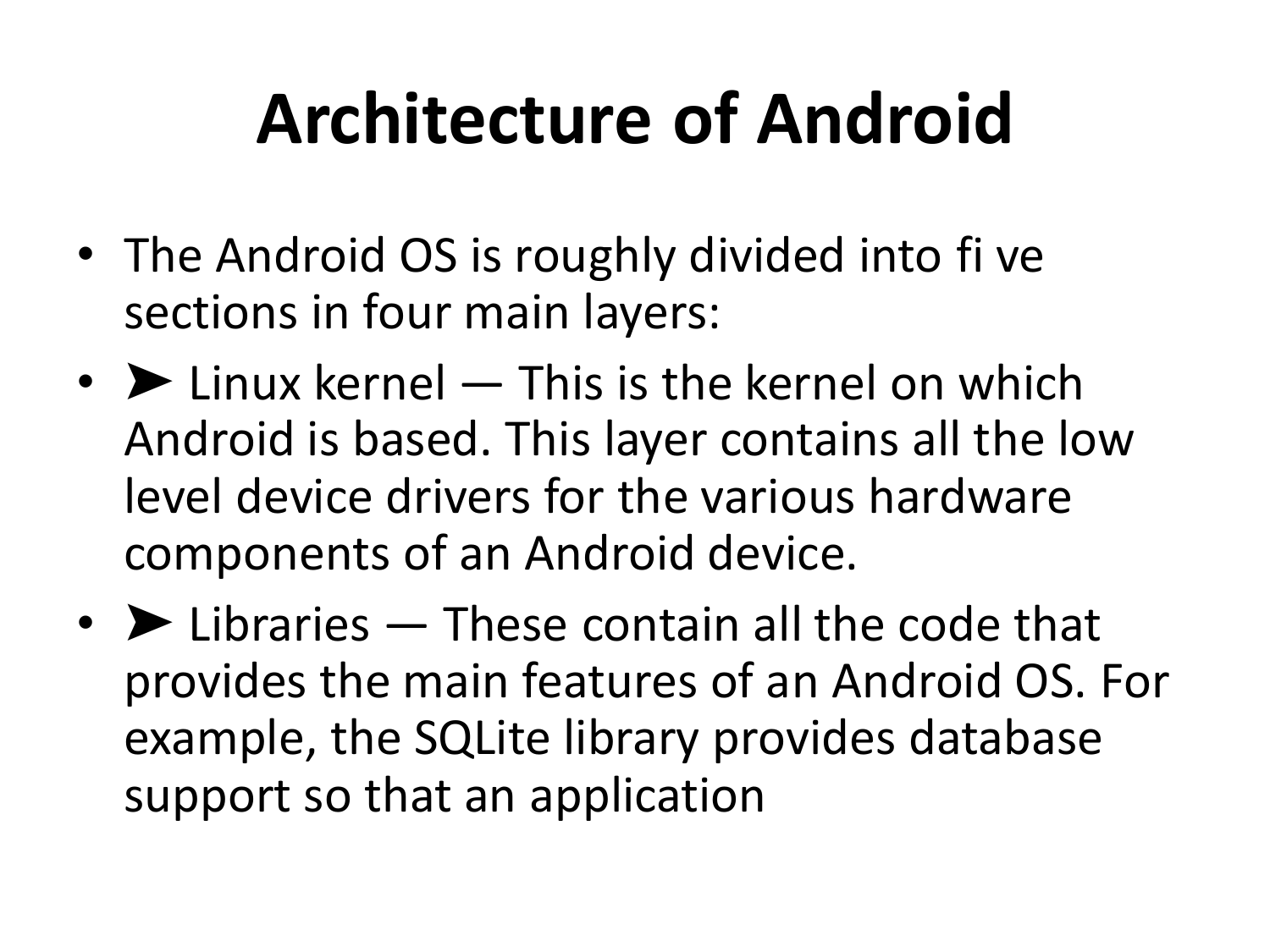## **Architecture of Android**

- **Android runtime** At the same layer as the libraries, the Android runtime provides a set of core libraries that enable developers to write Android apps using the Java programming language.
- **Application framework**  Exposes the various capabilities of the Android OS to application developers so that they can make use of them in their applications.
- **Applications** At this top layer, you will find applications that ship with the Android device (such as Phone, Contacts, Browser, etc.), as well as applications that you download and install from the Android Market. Any applications that you write are located at this layer.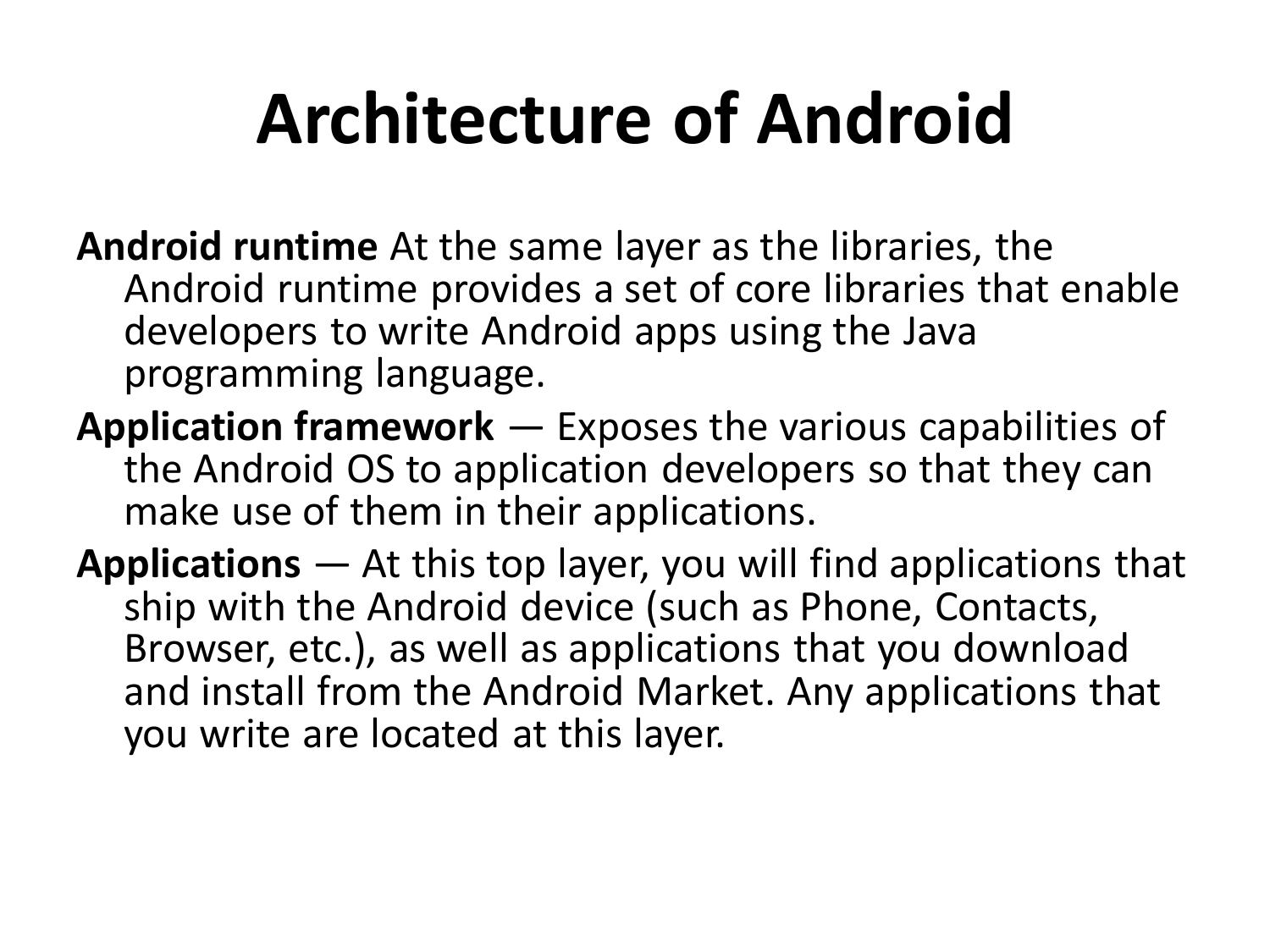# Activity, Fragments

- An application can have zero or more activities. Typically, applications have one or more activities; and the main purpose of an activity is to interact with the user.
- From the moment an activity appears on the screen to the moment it is hidden, it goes through a number of stages, known as an activity's *life cycle.*
- *Understanding the life cycle of an activity is vital* to ensuring that your application works correctly.
- Fragments as "miniature" activities that can be grouped to form an activity.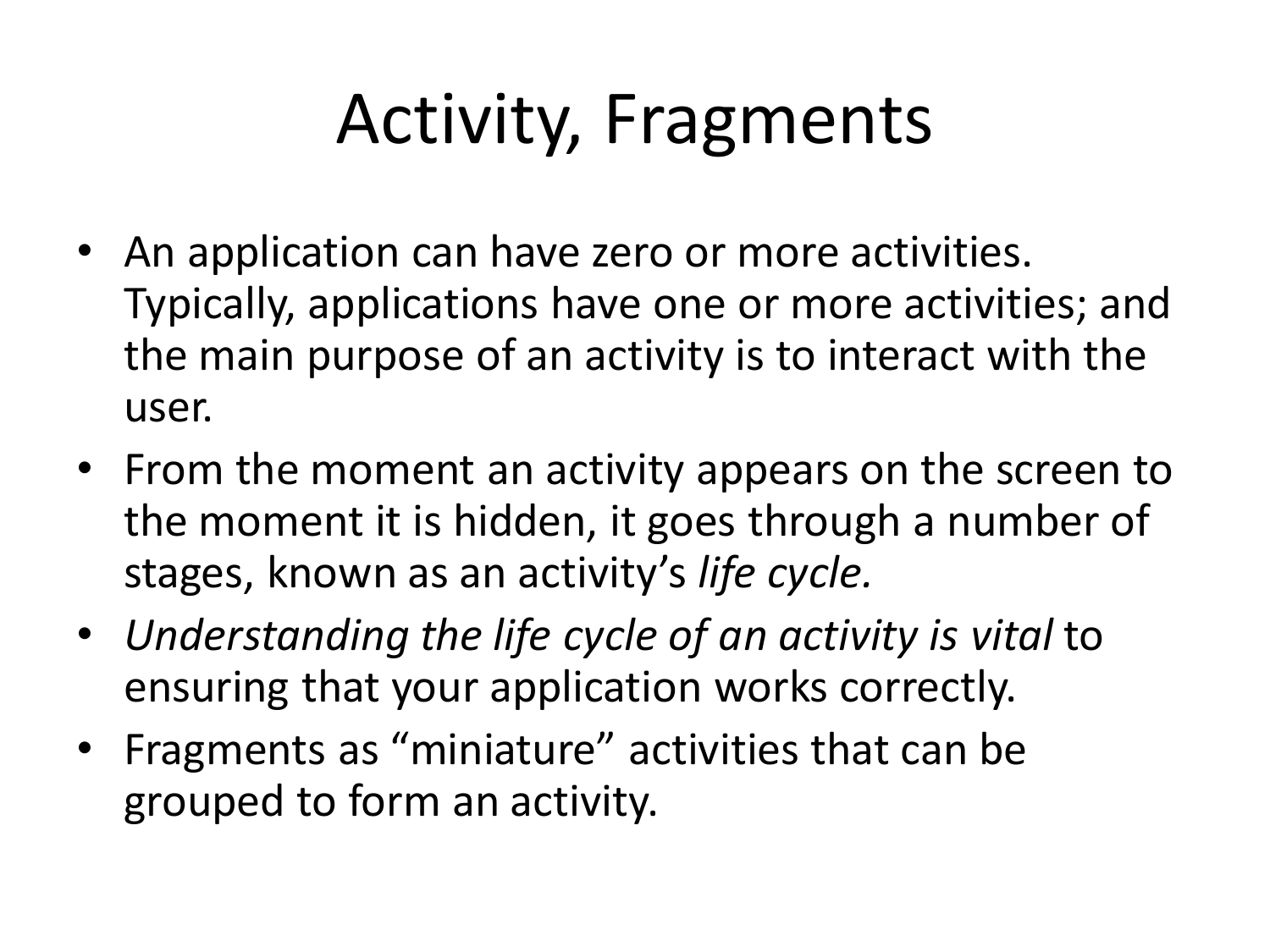### Activity Lifecycle

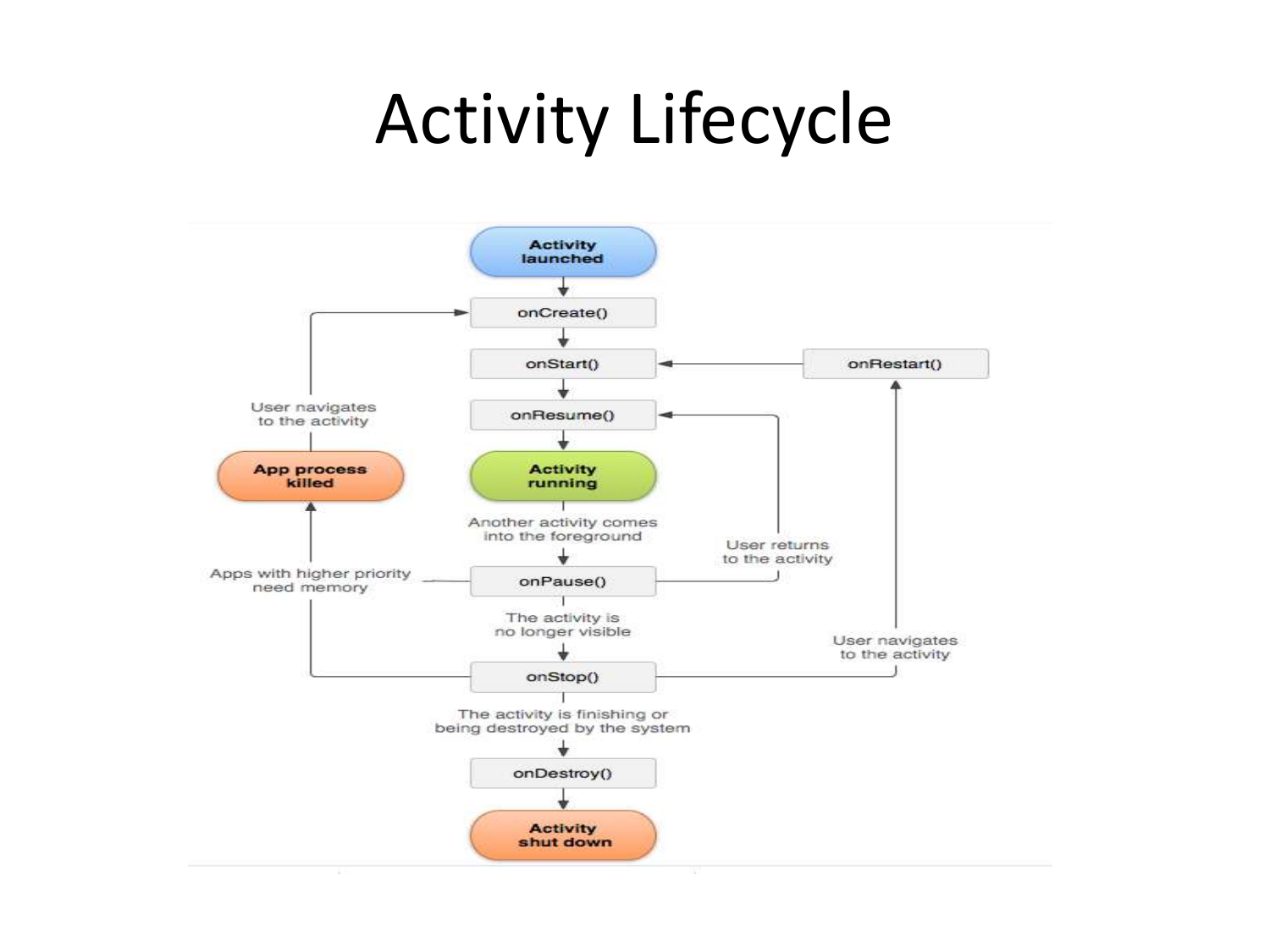#### **COMPONENTS OF A SCREEN**

- *An activity* displays the user interface of your application, which may contain widgets such as buttons, labels, textboxes, and so on.
- Typically, you define your UI using an XML fi le

#### **Views and ViewGroups**

- An activity contains *views and ViewGroups. A view is a widget that has an appearance on screen.*
- Examples of views are buttons, labels, and textboxes. A view derives from the base class android
- .view.View.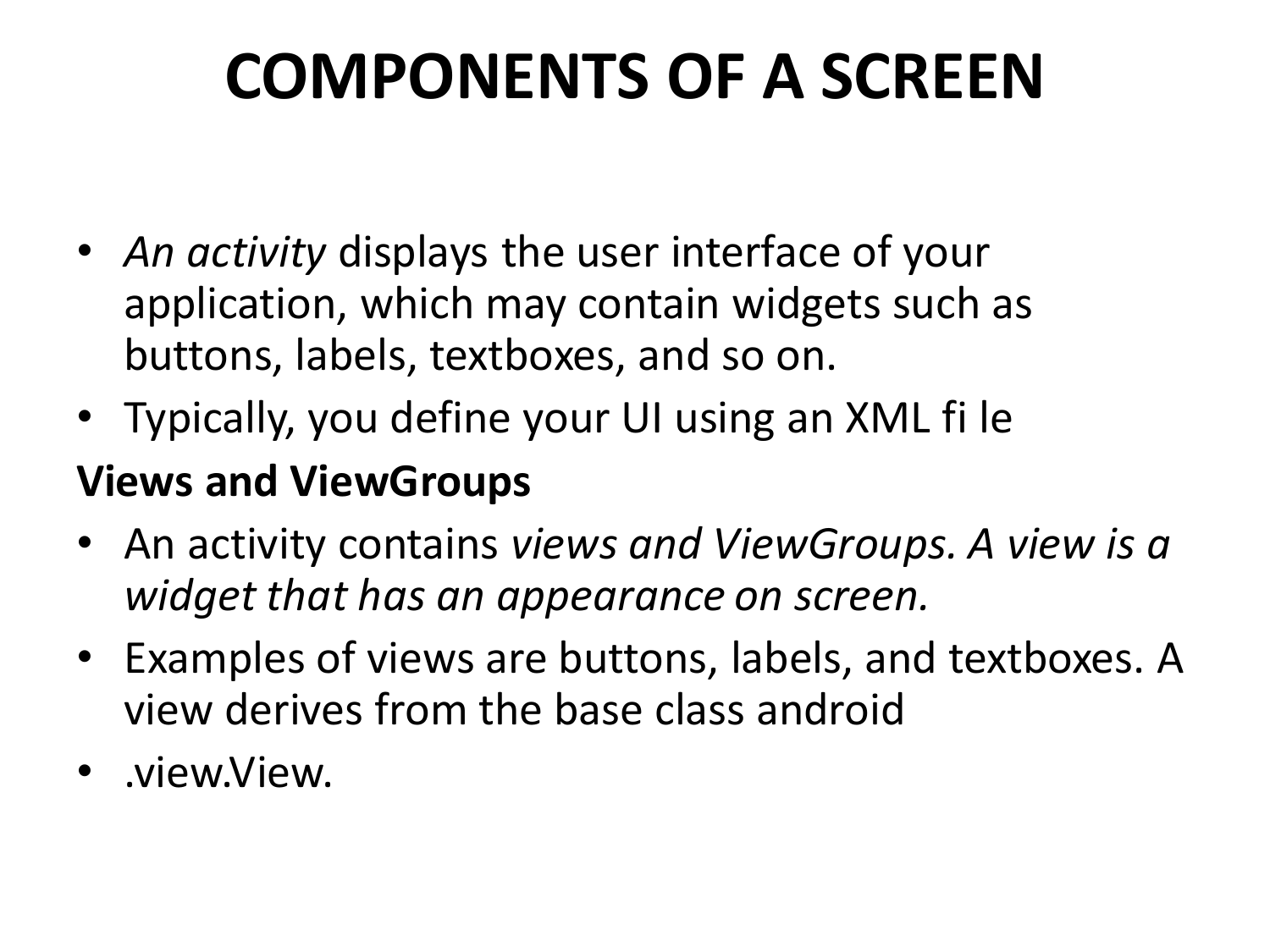#### Layouts

Android supports the following layouts:

- LinearLayout
- AbsoluteLayout
- TableLayout
- RelativeLayout
- FrameLayout
- ScrollView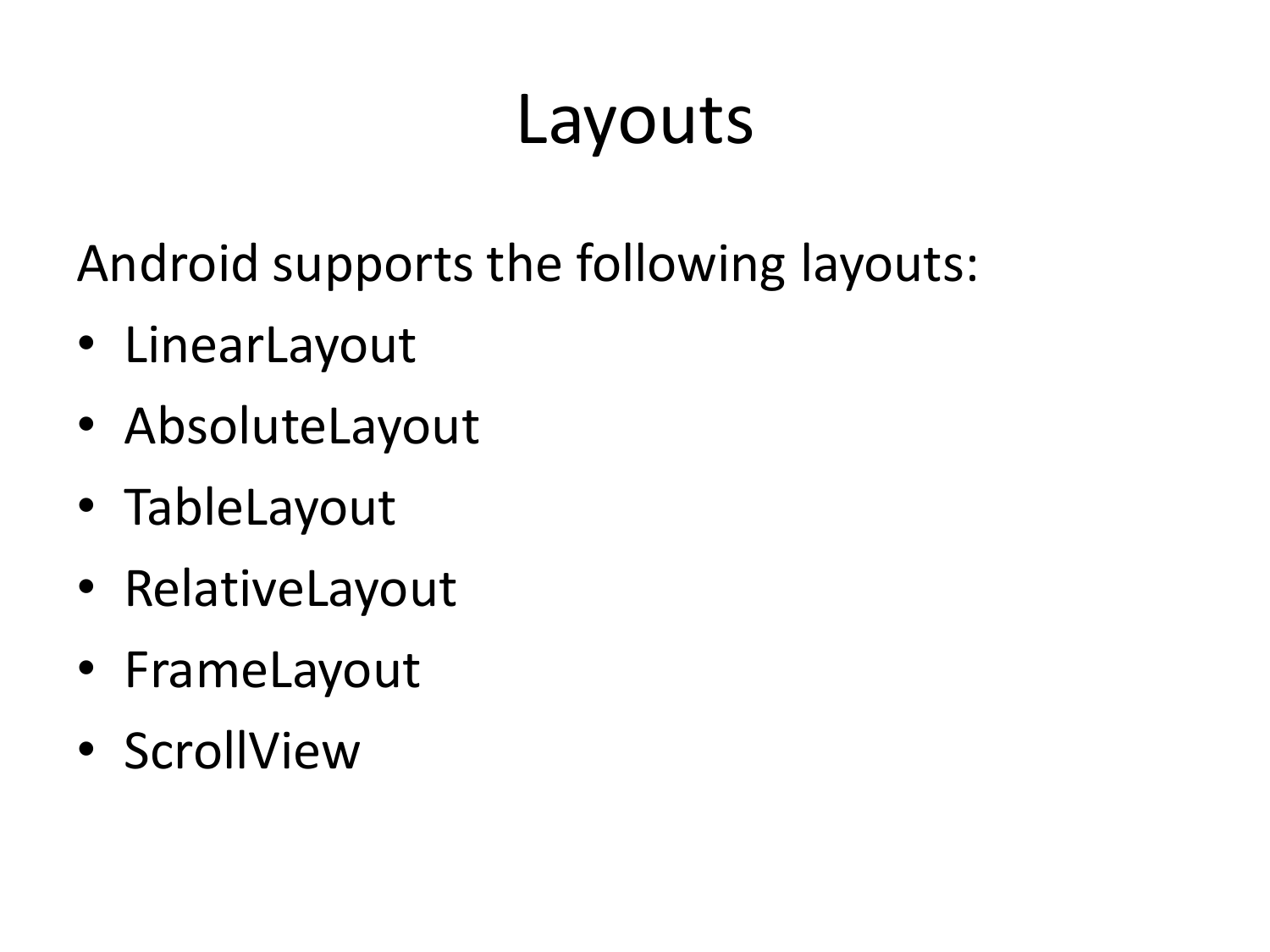#### **ADAPTING TO DISPLAY ORIENTATION**

- One of the key features of modern smartphones is their ability to switch screen orientation, and
- Android is no exception. Android supports two screen orientations: *portrait and landscape.*
- *By* default, when you change the display orientation of your Android device, the current activity that is displayed automatically redraws its content in the new orientation.
- This is because the onCreate() method of the activity is fi red whenever there is a change in display orientation.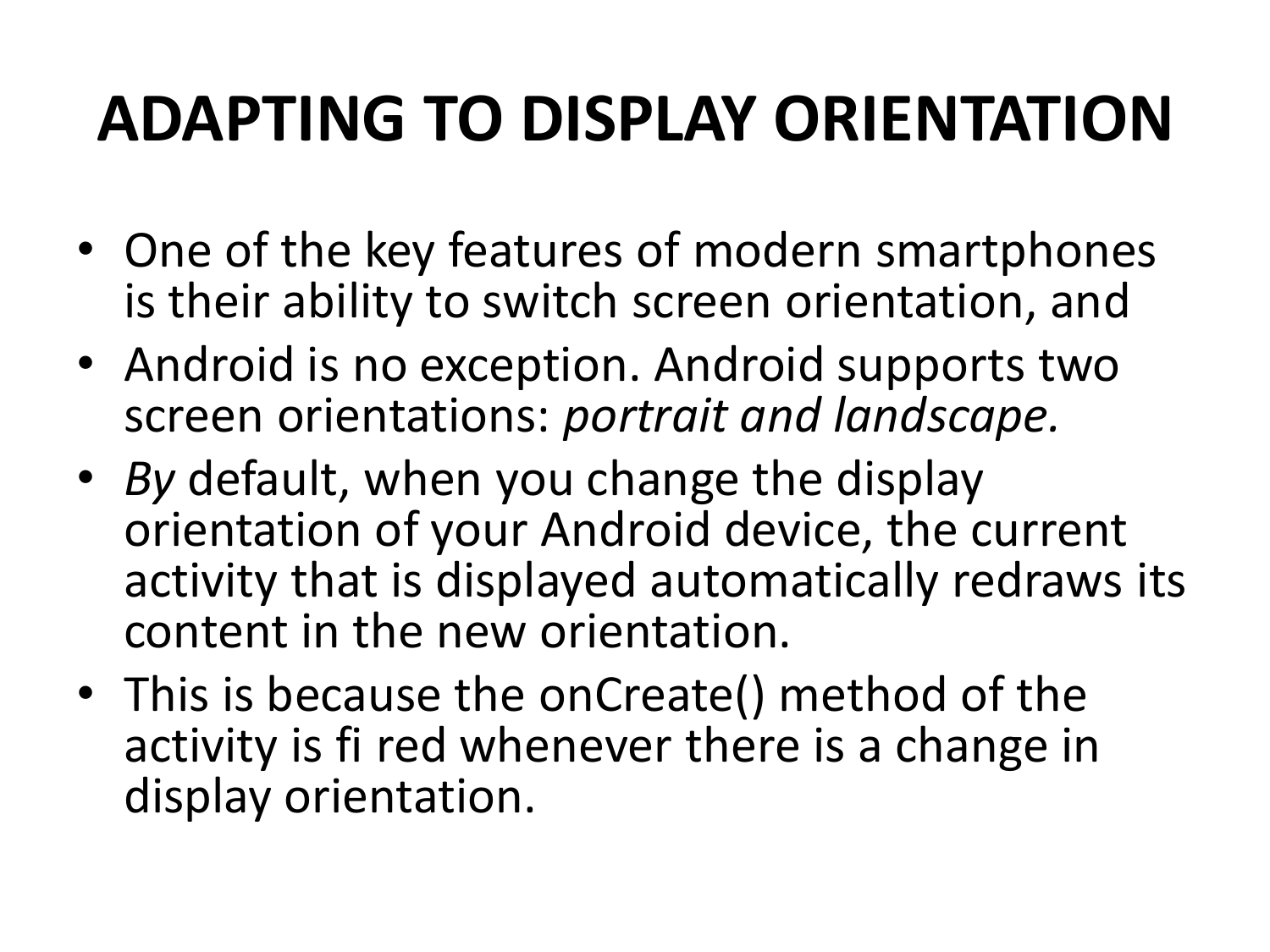# **UTILIZING THE ACTION BAR**

- Besides fragments, another newer feature introduced in Android 3 and 4 is the Action Bar.
- In place of the traditional title bar located at the top of the device's screen, the Action Bar displays the application icon together with the activity title.
- Optionally, on the right side of the Action Bar are *action items.*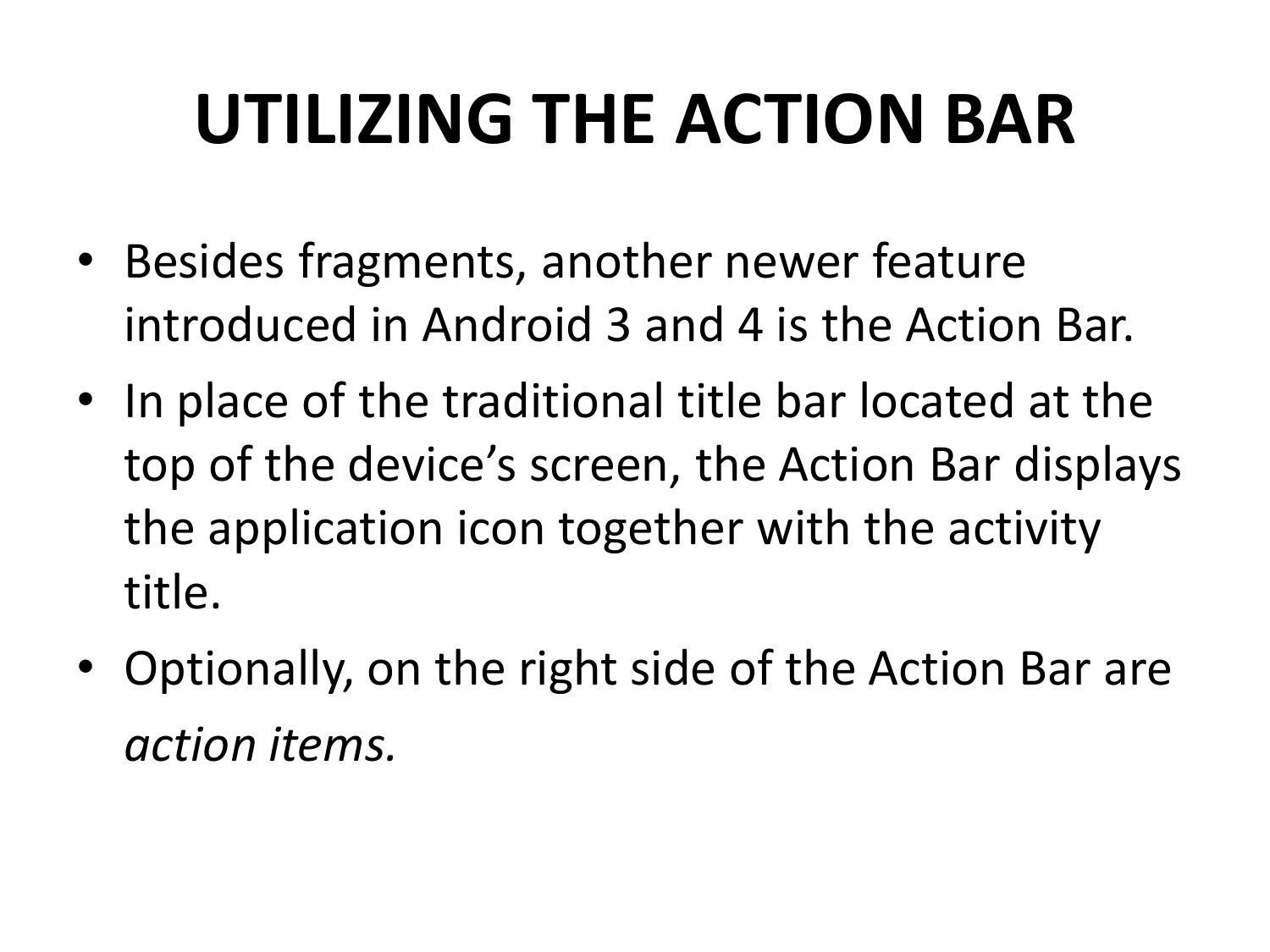# **LISTENING FOR UI NOTIFICATIONS**

- Users interact with your UI at two levels: the activity level and the view level. At the activity level, the Activity class exposes methods that you can override.
- Some common methods that you can override in your activities include the following:
- onKeyDown Called when a key was pressed and not handled by any of the views contained within the activity
- onKeyUp Called when a key was released and not handled by any of the views contained within the activitY
- onMenuItemSelected Called when a panel's menu item has been selected by the user
- onMenuOpened Called when a panel's menu is opened by the user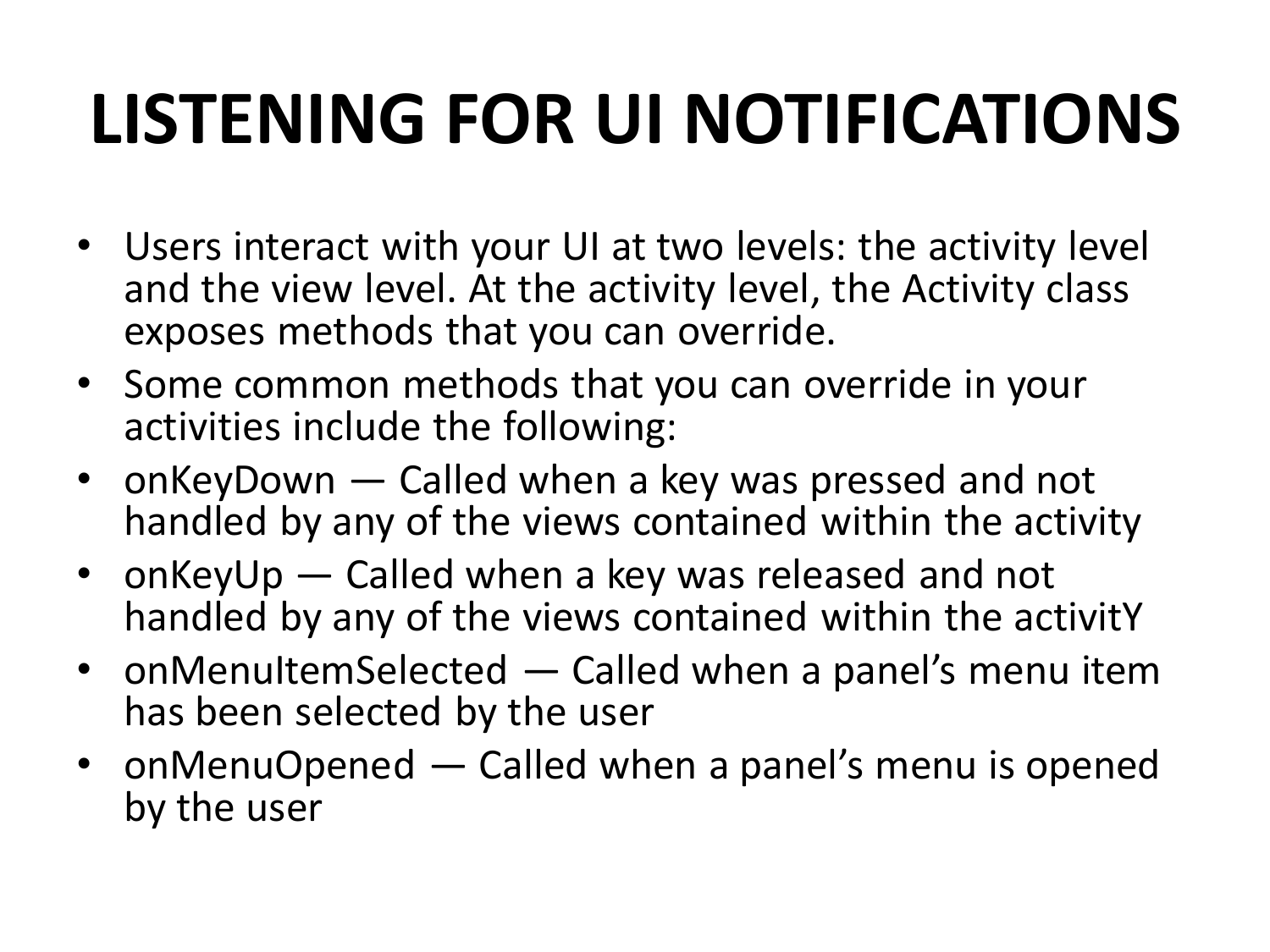# Unit 4

#### **USING BASIC VIEWS**

- some of the basic views that you can use to design the UI of your Android applications:
	- TextView
	- EditText
	- Button
	- ImageButton
	- CheckBox
	- ToggleButton
	- RadioButton
	- RadioGroup
- These basic views enable you to display text information, as well as perform some basic selection.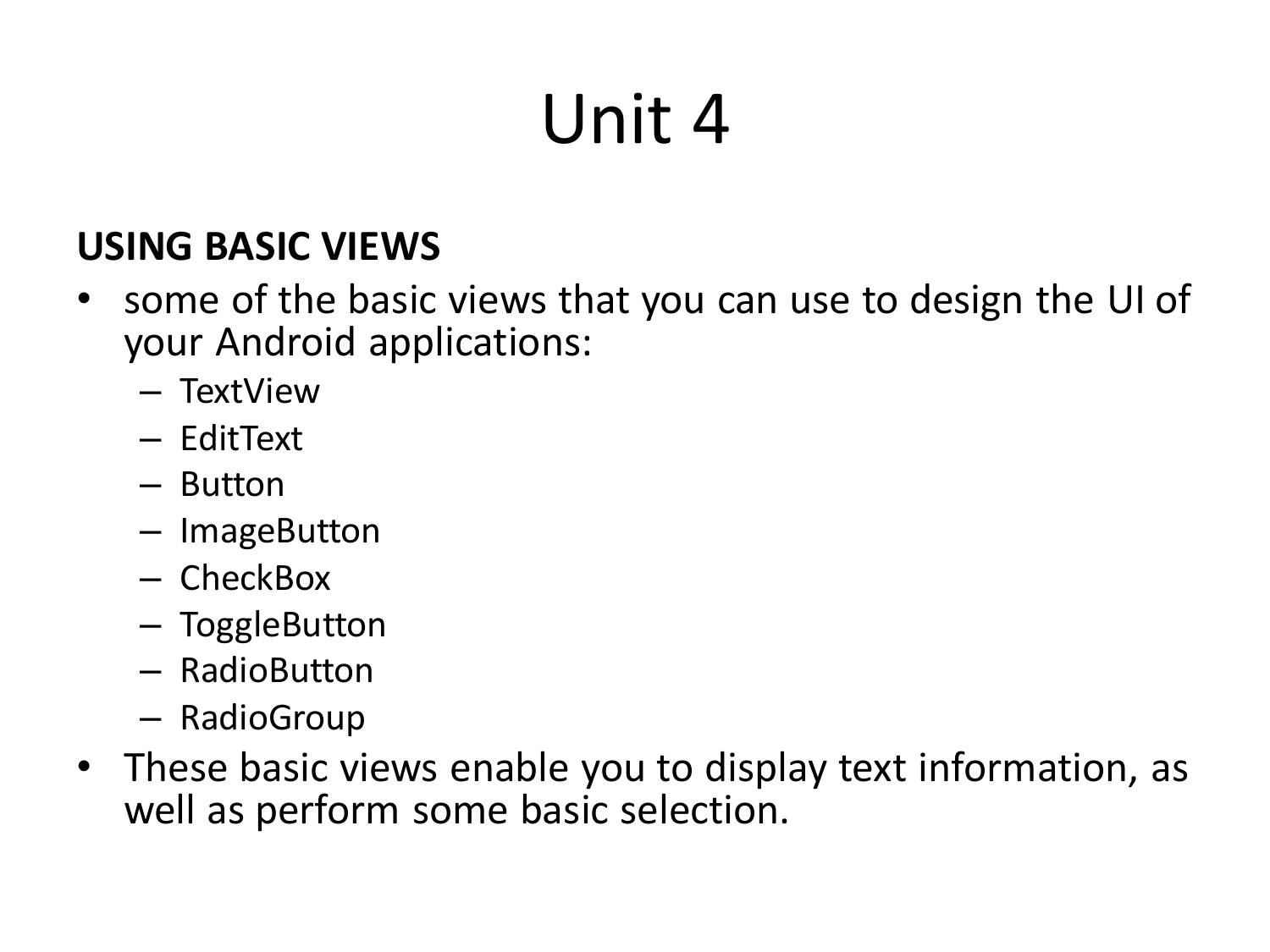# **USING PICKER VIEWS**

- Selecting the date and time is one of the common tasks you need to perform in a mobile application.
- Android supports this functionality through the TimePicker and DatePicker views

#### **TimePicker View**

• The TimePicker view enables users to select a time of the day, in either 24-hour mode or AM/PM mode.

#### **DatePicker View**

• Using the DatePicker, you can enable users to select a particular date on the activity.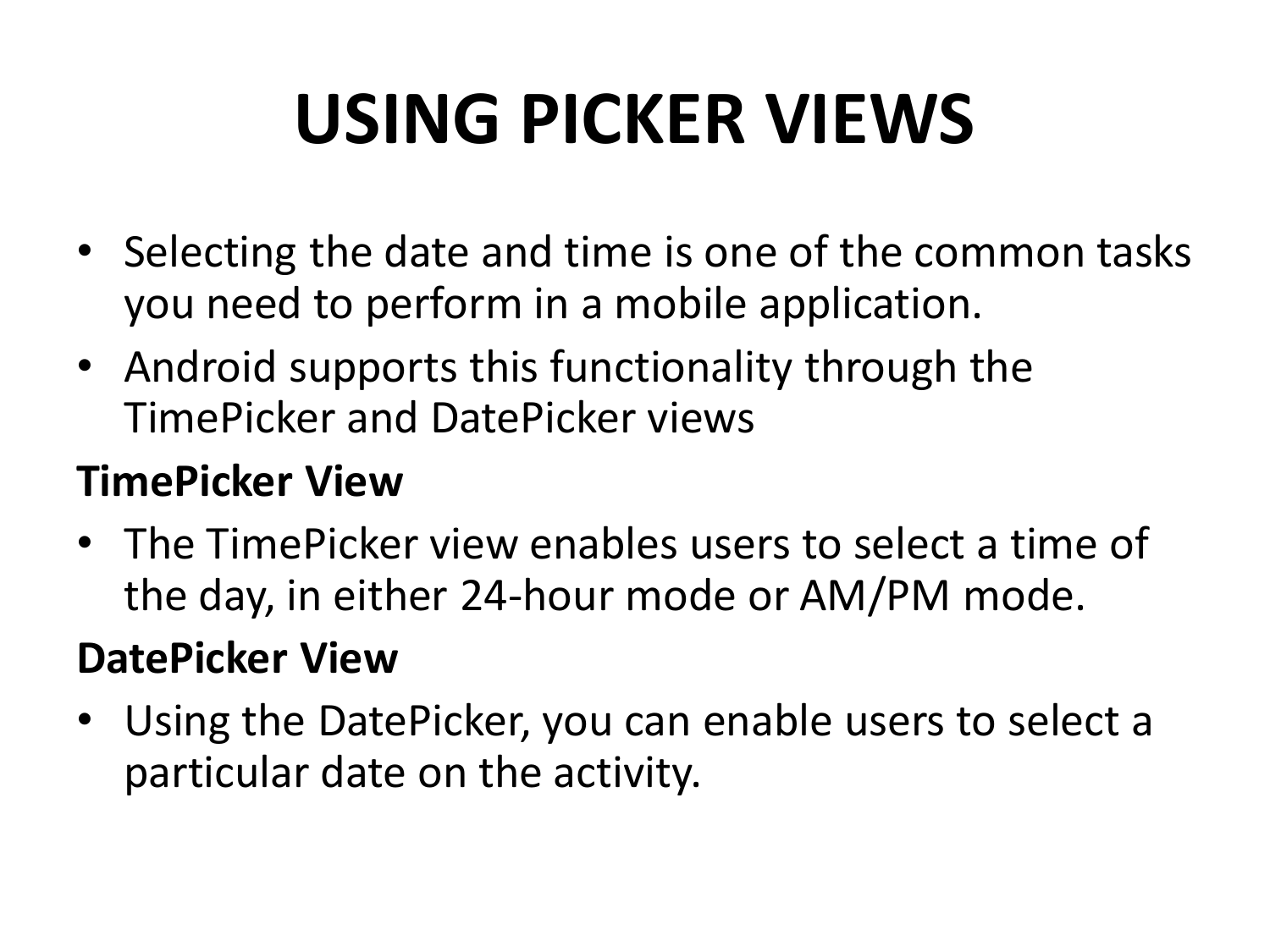### **LIST VIEWS**

- List views are views that enable you to display a long list of items.
- there are two types of list views:
- ListView and SpinnerView.
- Both are useful for displaying long lists of items.

#### **ListView View**

• The ListView displays a list of items in a vertically scrolling list.

#### **Using the Spinner View**

- The ListView displays a long list of items in an activity, but sometimes you may want your user interface to display other views, and hence you do not have the additional space for a fullscreen view like the ListView. In such cases, you should use the SpinnerView.
- The SpinnerView displays one item at a time from a list and enables users to choose among them.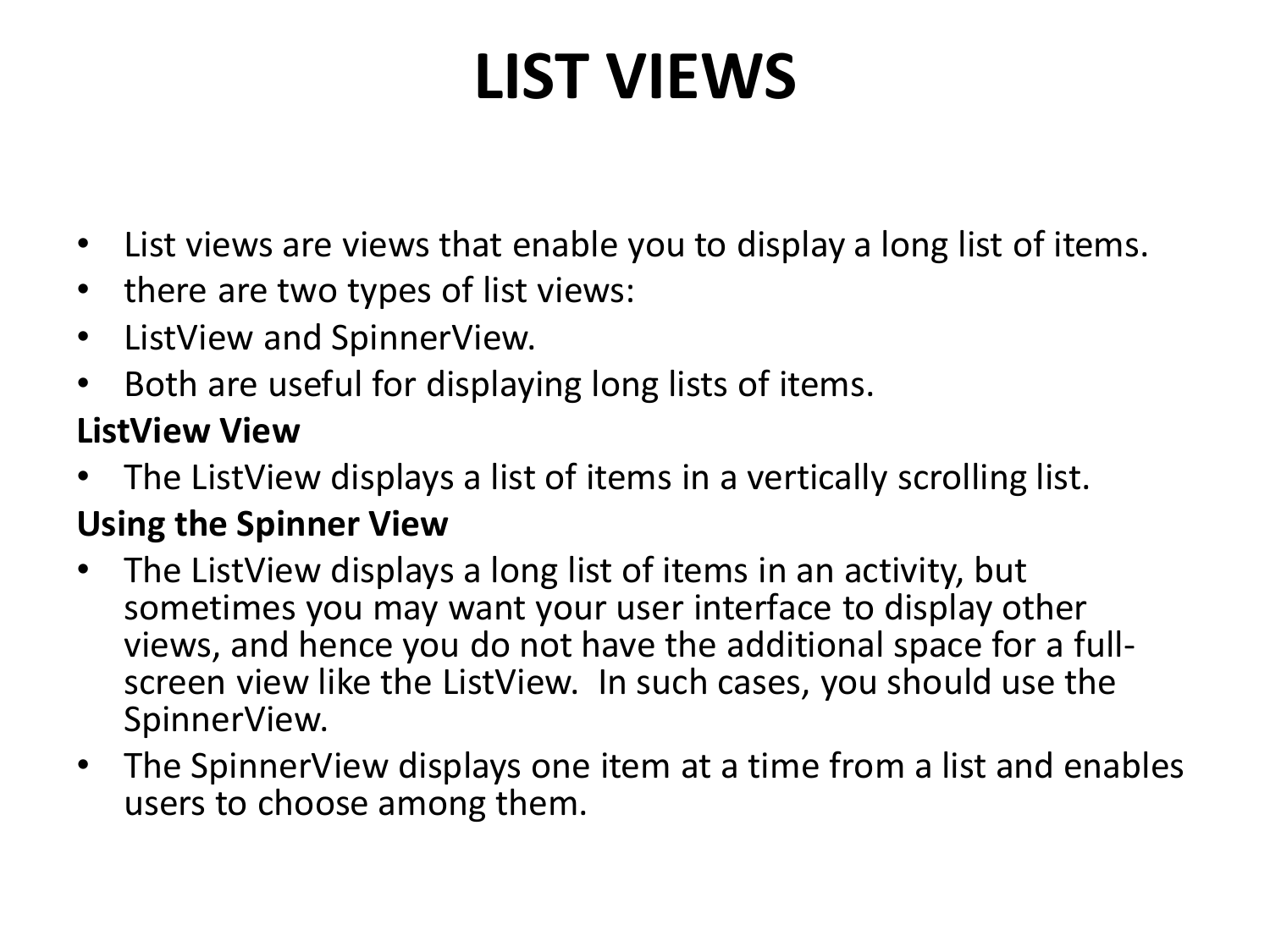#### **IMAGE VIEWS**

#### **USING IMAGE VIEWS TO DISPLAY PICTURES**

- So far, all the views you have seen until this point are used to display text information.
- For displaying images, you can use the ImageView, Gallery, ImageSwitcher, and GridView views.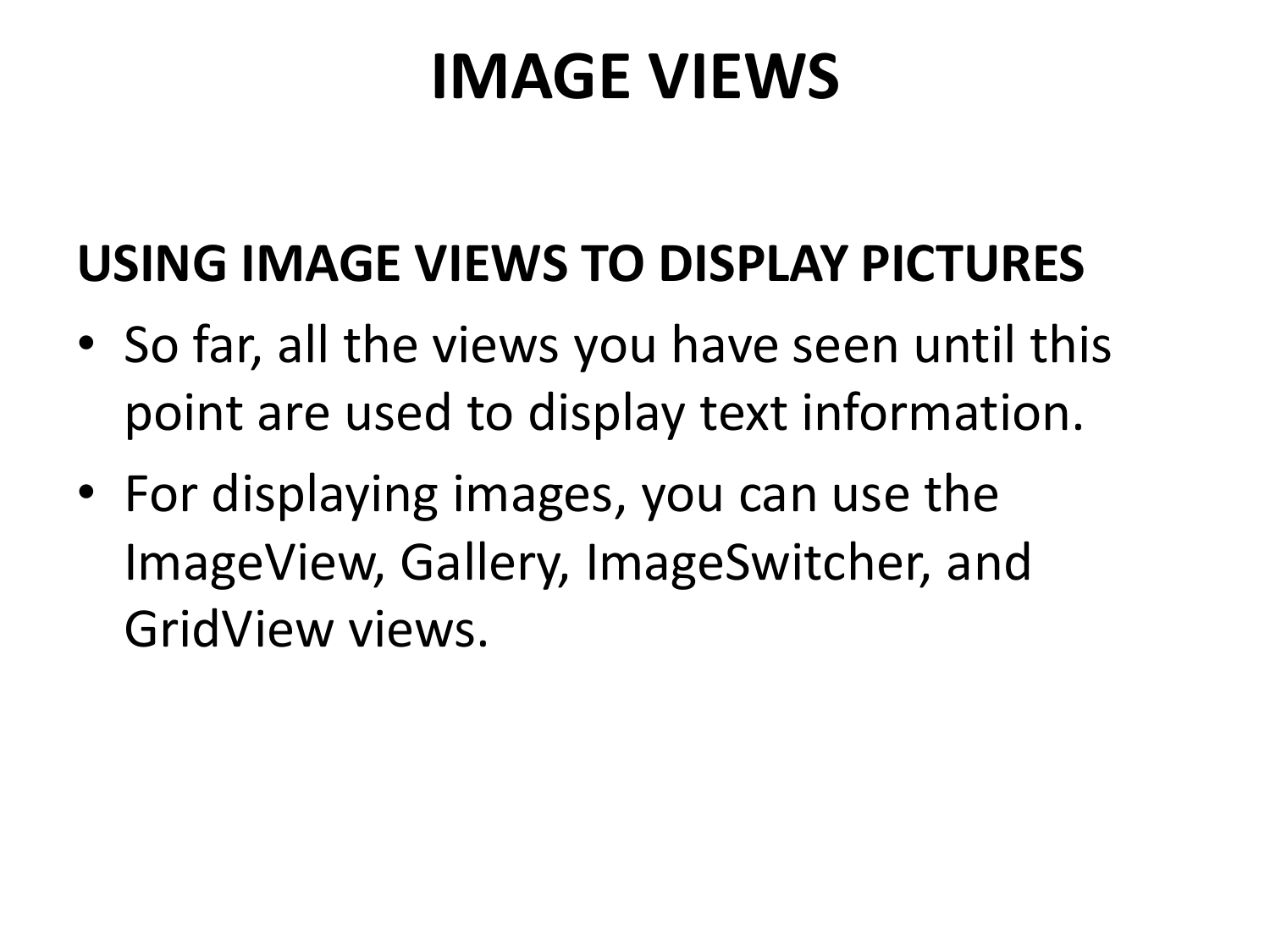## **IMAGE VIEWS**

#### **Gallery and ImageView Views**

• The Gallery is a view that shows items (such as images) in a centerlocked, horizontal scrolling list.

#### **ImageSwitcher**

- The previous section demonstrated how to use the Gallery view together with an ImageView to display a series of thumbnail images so that when one is selected, it is displayed in the ImageView.
- However, sometimes you don't want an image to appear abruptly when the user selects it in the Gallery view  $-$  you might, for example, want to apply some animation to the image when it transitions from one image to another.
- In this case, you need to use the ImageSwitcher together with the Gallery view.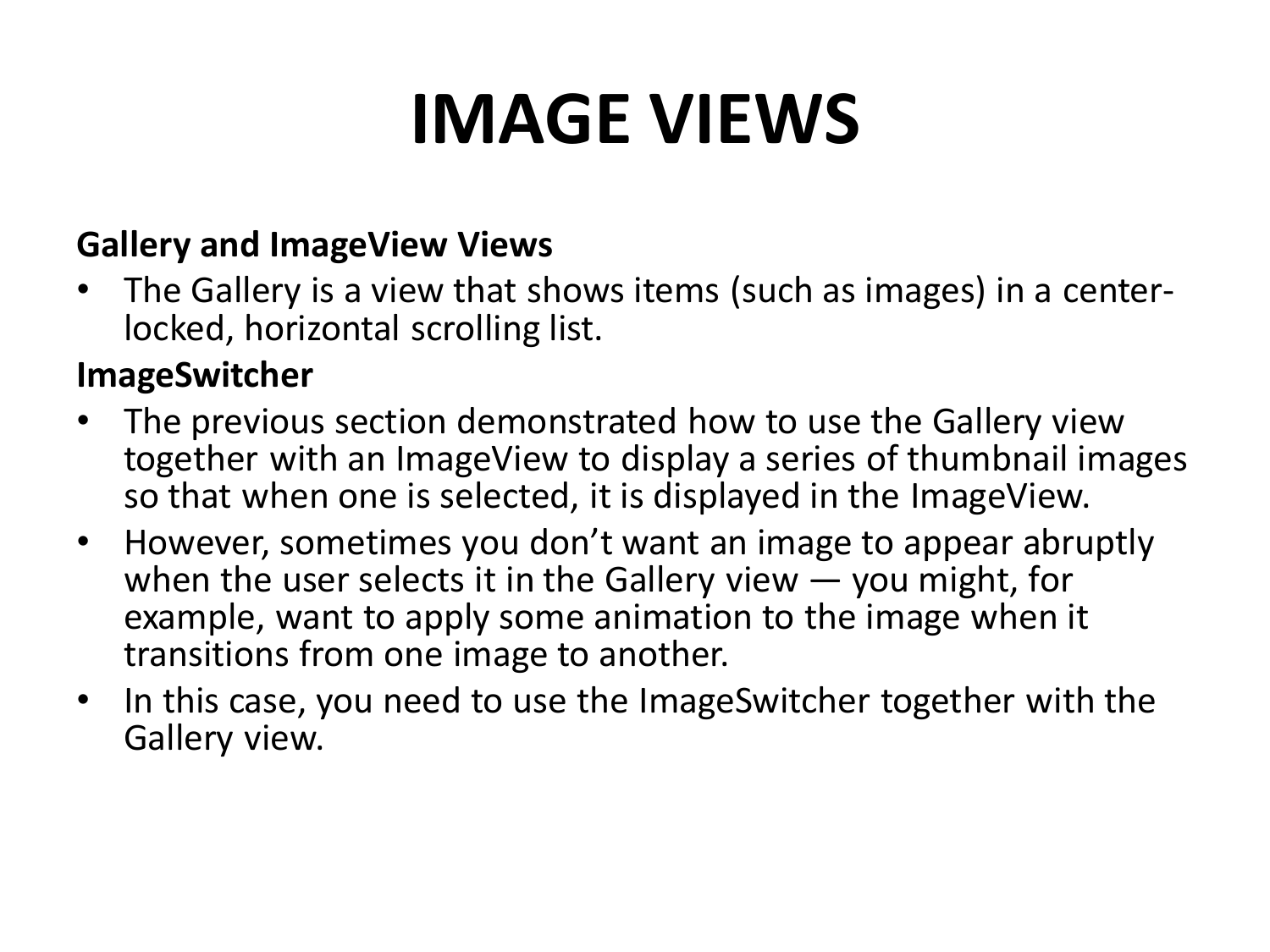# **GridView**

- The GridView shows items in a twodimensional scrolling grid.
- You can use the GridView together with an ImageView to display a series of images.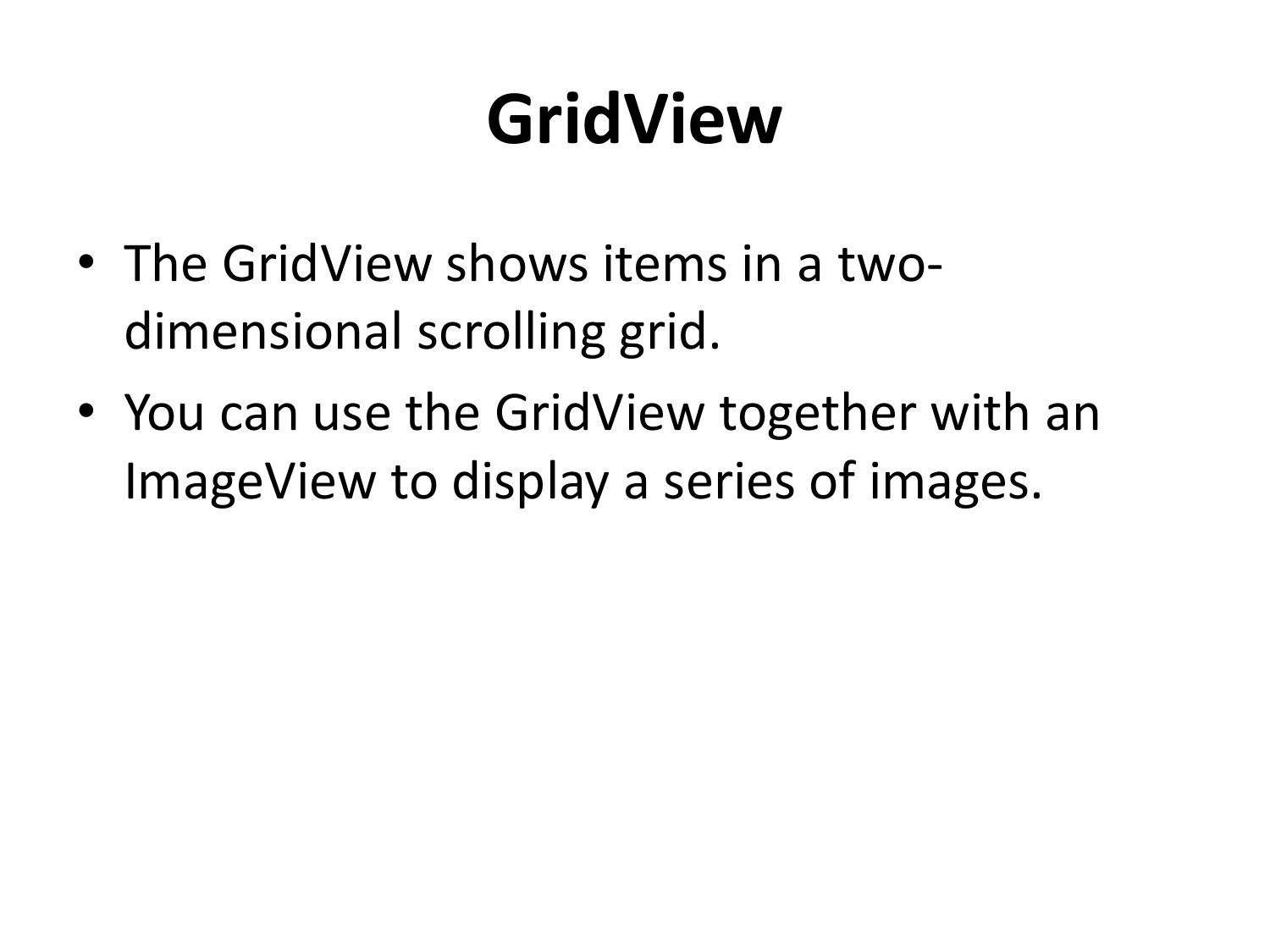# **Creating the Helper Methods**

- Before creating options and context menus, you need to create two helper methods.
- One creates a list of items to show inside a menu
- The other handles the event that is fired when the user selects an item inside the menu.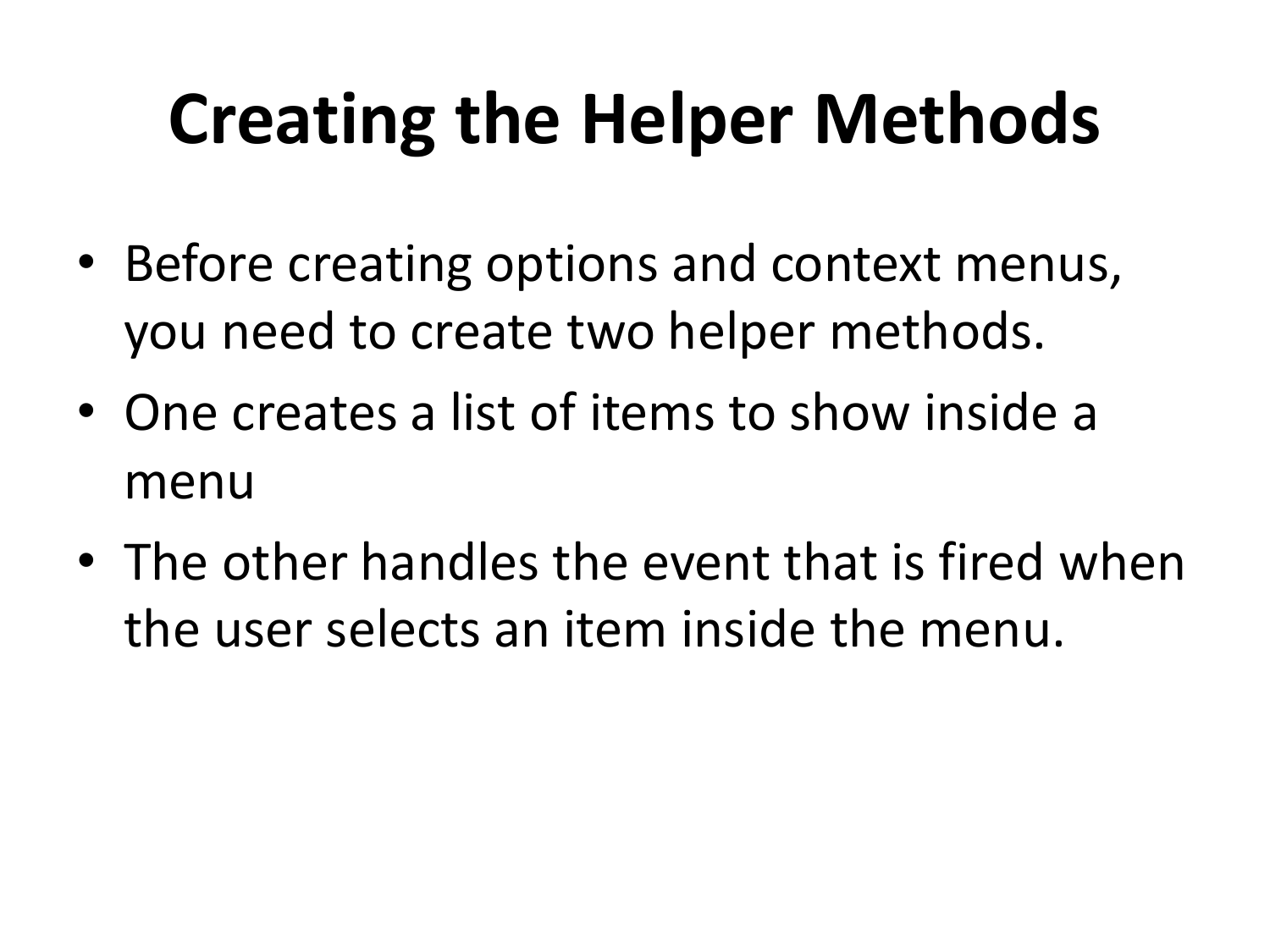### **Context Menu**

- The previous section showed how the options menu is displayed when the user presses the MENU button.
- Besides the options menu, you can also display a context menu.
- A context menu is usually associated with a view on an activity, and it is displayed when the user taps and holds an item.
- For
- example, if the user taps on a Button view and holds it for a few seconds, a context menu can be displayed.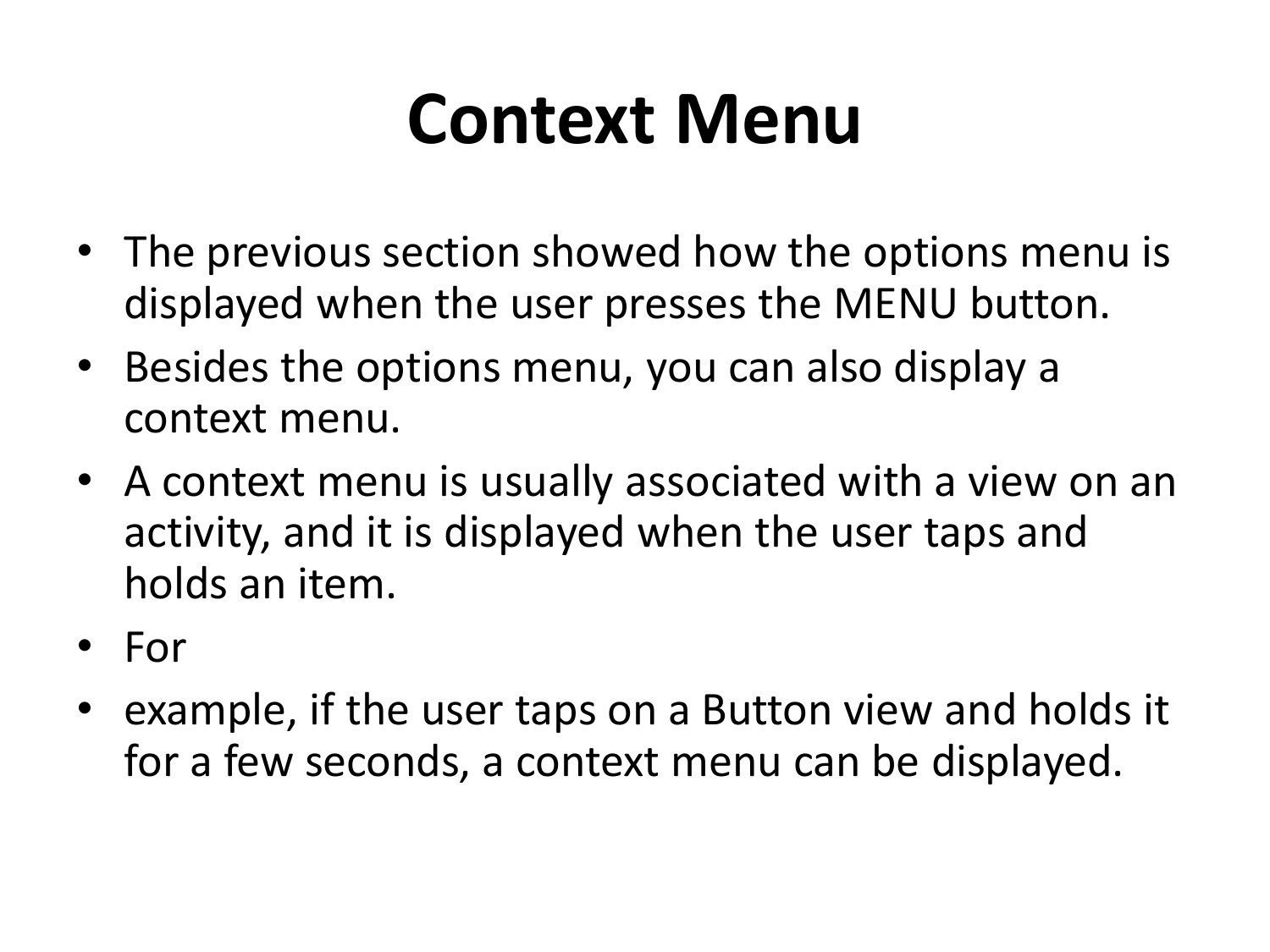### **AnalogClock and DigitalClock Views**

- AnalogClock view displays an analog clock with two hands — one for minutes and one for hours.
- DigitalClock view, displays the time digitally.
- Both views display the system time only, and do not allow you to display a particular time (such as the current time in another time zone).
- Hence, if you want to display the time for a particular region, you have to build your own custom views.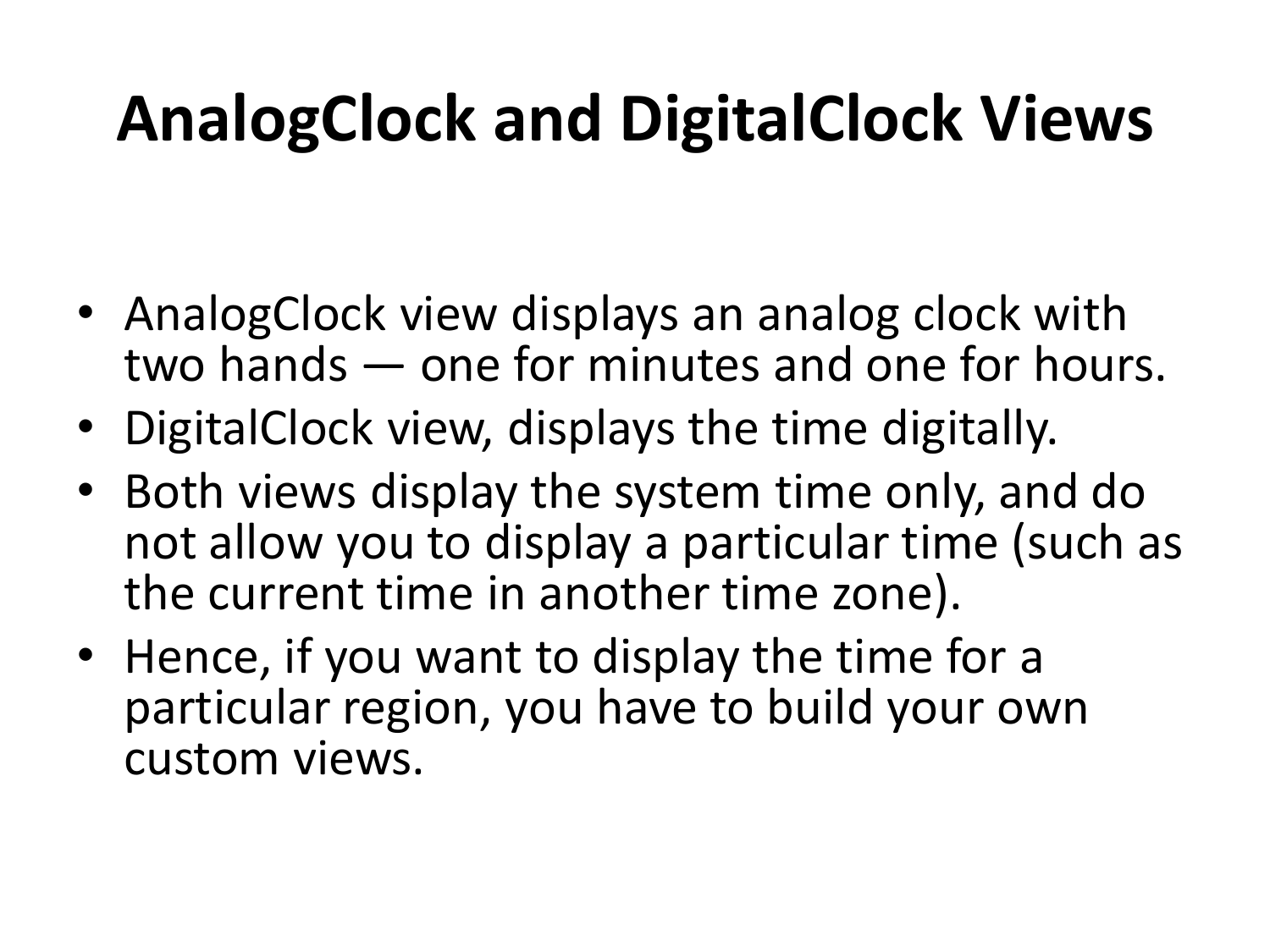# **USING MENUS WITH VIEWS**

• Menus are useful for displaying additional options that are not directly visible on the main UI of an application.

There are two main types of menus in Android:

- **Options menu**  Displays information related to the current activity. In Android, you activate the options menu by pressing the MENU button.
- **Context menu —** Displays information related to a particular view on an activity. In Android, to activate a context menu you tap and hold on to it.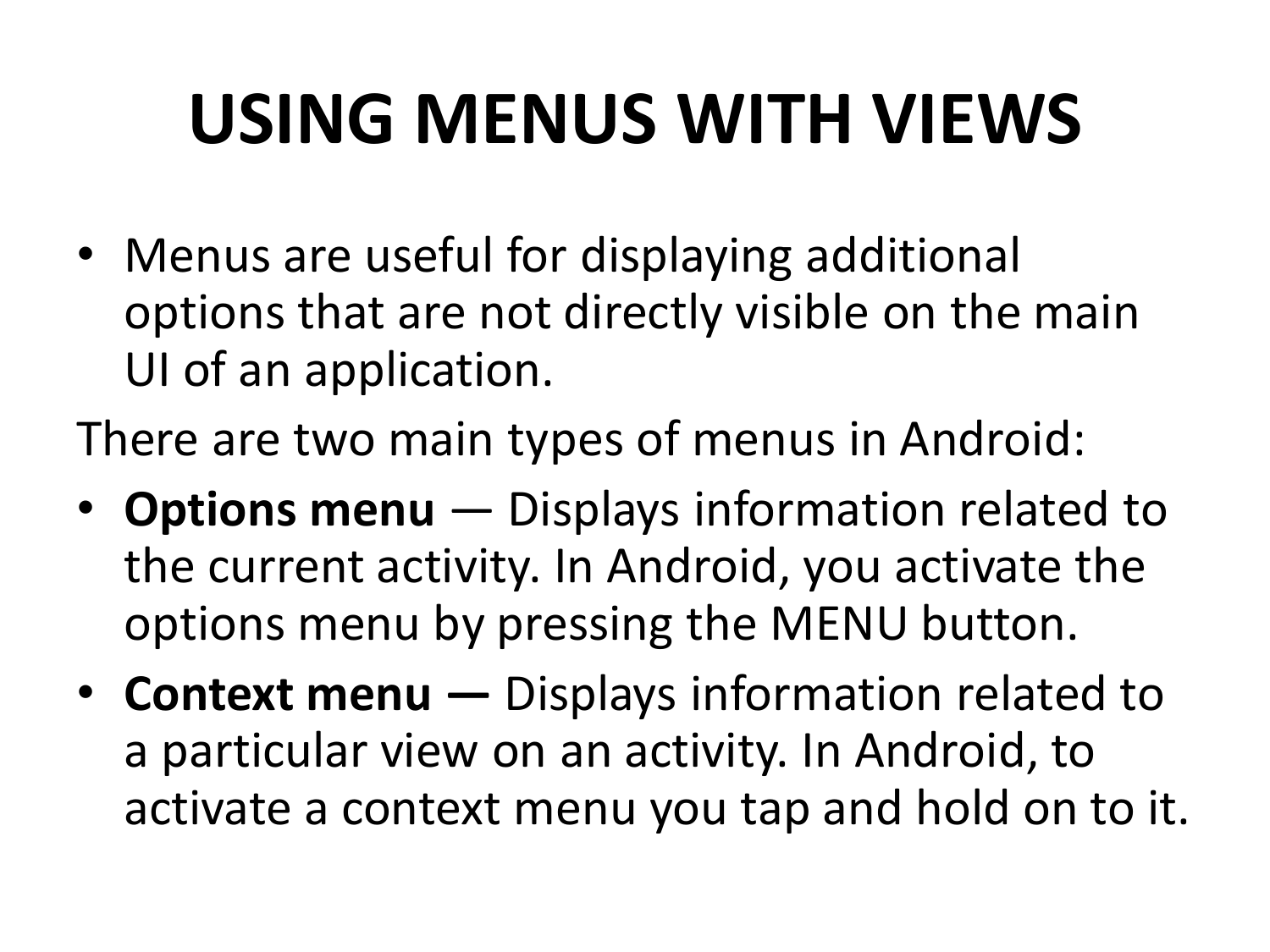#### **SHARING DATA IN ANDROID**

- In Android, using a content provider is the recommended way to share data across packages.
- Think of a content provider as a data store. How it stores its data is not relevant to the application using it; what is important is how packages can access the data stored in it using a consistent programming interface. A content provider behaves very much like a database — you can query it, edit its content, as well as add or delete content.
- However, unlike a database, a content provider can use different ways to store its data. The data can be stored in a database, in fi les, or even over a network.
- Android ships with many useful content providers, including the following:
- ➤ **Browser — Stores data such as browser bookmarks, browser history,**
- ➤ **CallLog — Stores data such as missed calls, call details, and so on**  ➤ **Contacts — Stores contact details**
- ➤ **MediaStore — Stores media fi les such as audio, video, and images**
- ➤ **Settings — Stores the device's settings and preference**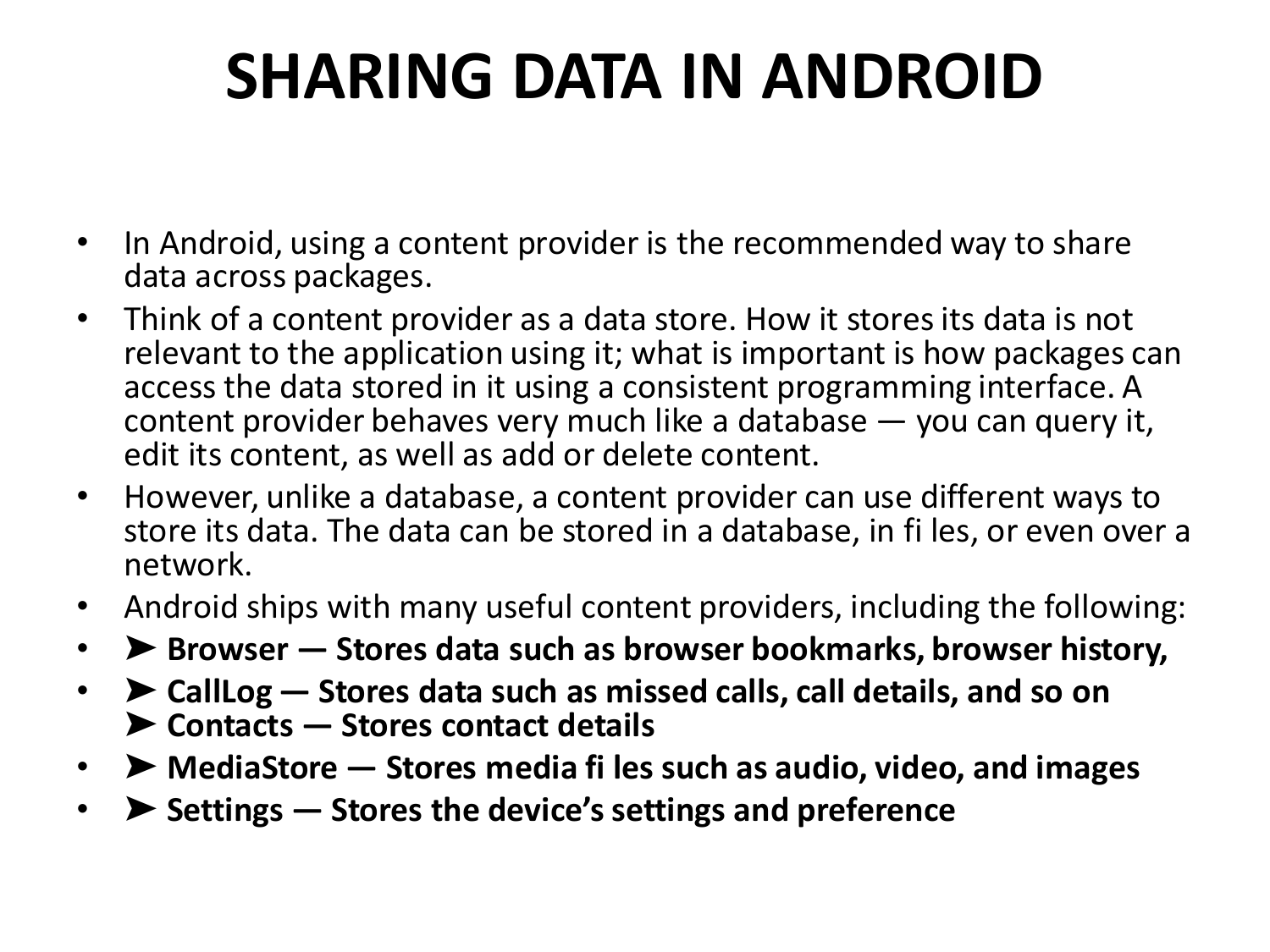## **SMS MESSAGING**

- SMS messaging is one of the main A*pplications on a mobile phone today for some* users as ecessary as the phone itself.
- Any mobile phone you buy today should have at least SMS messaging capabilities, and nearly all users of any age know how to send and receive such messages.
- Android comes with a built-in SMS application that enables you to send and receive SMS messages.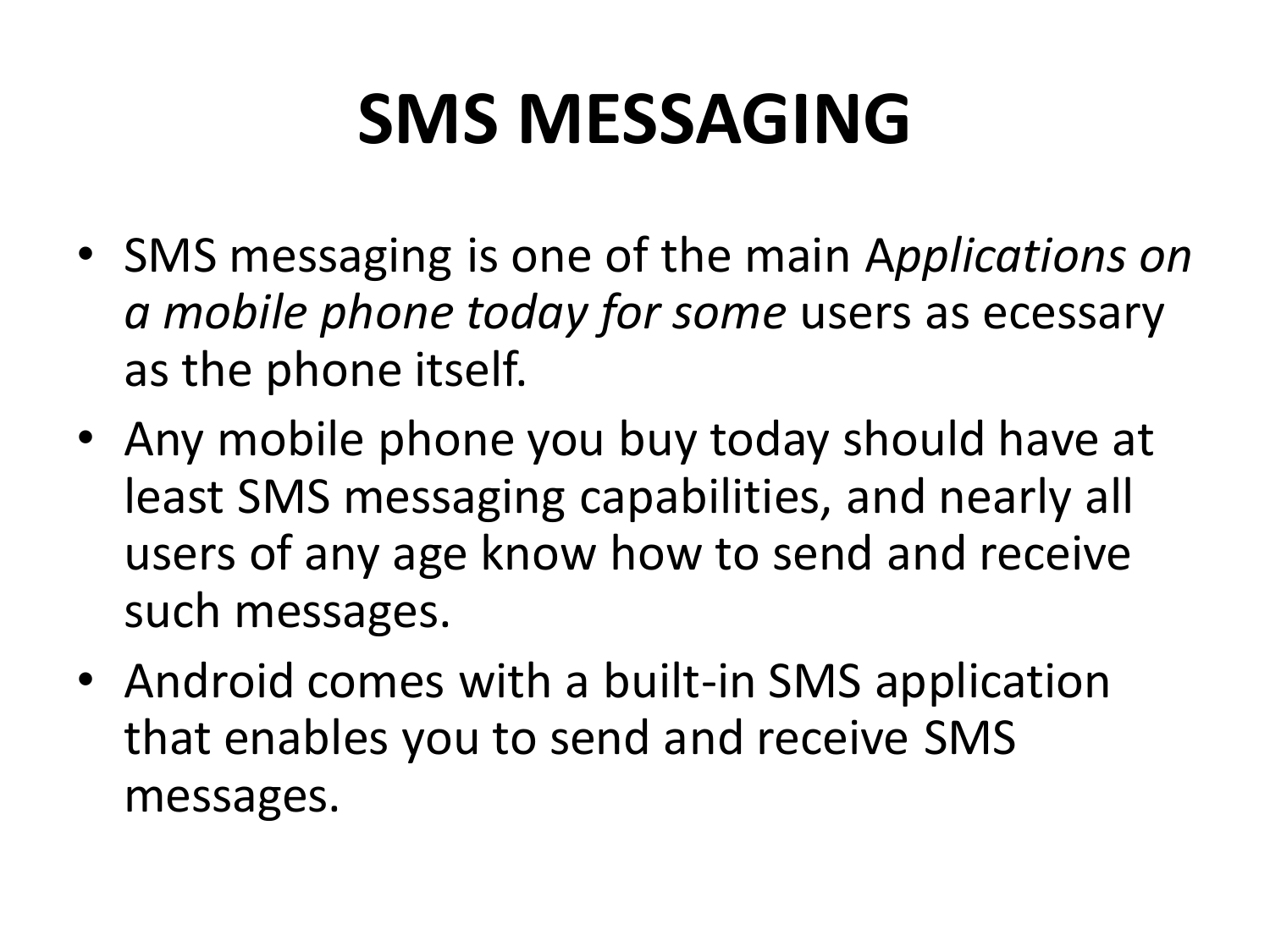# Unit 5

#### **Location-Based Services**

#### • **DISPLAYING MAPS**

- Google Maps is one of the many applications bundled with the Android platform. In addition to simply using the Maps application, you can also embed it into your own applications and make it do some very cool things.
- This section describes how to use Google Maps in your Android applications and programmatically perform the following:
- Change the views of Google Maps.
- Obtain the latitude and longitude of locations in Google Maps.
- Perform geocoding and reverse geocoding (translating an address to latitude and longitude and vice versa).
- Add markers to Google Maps.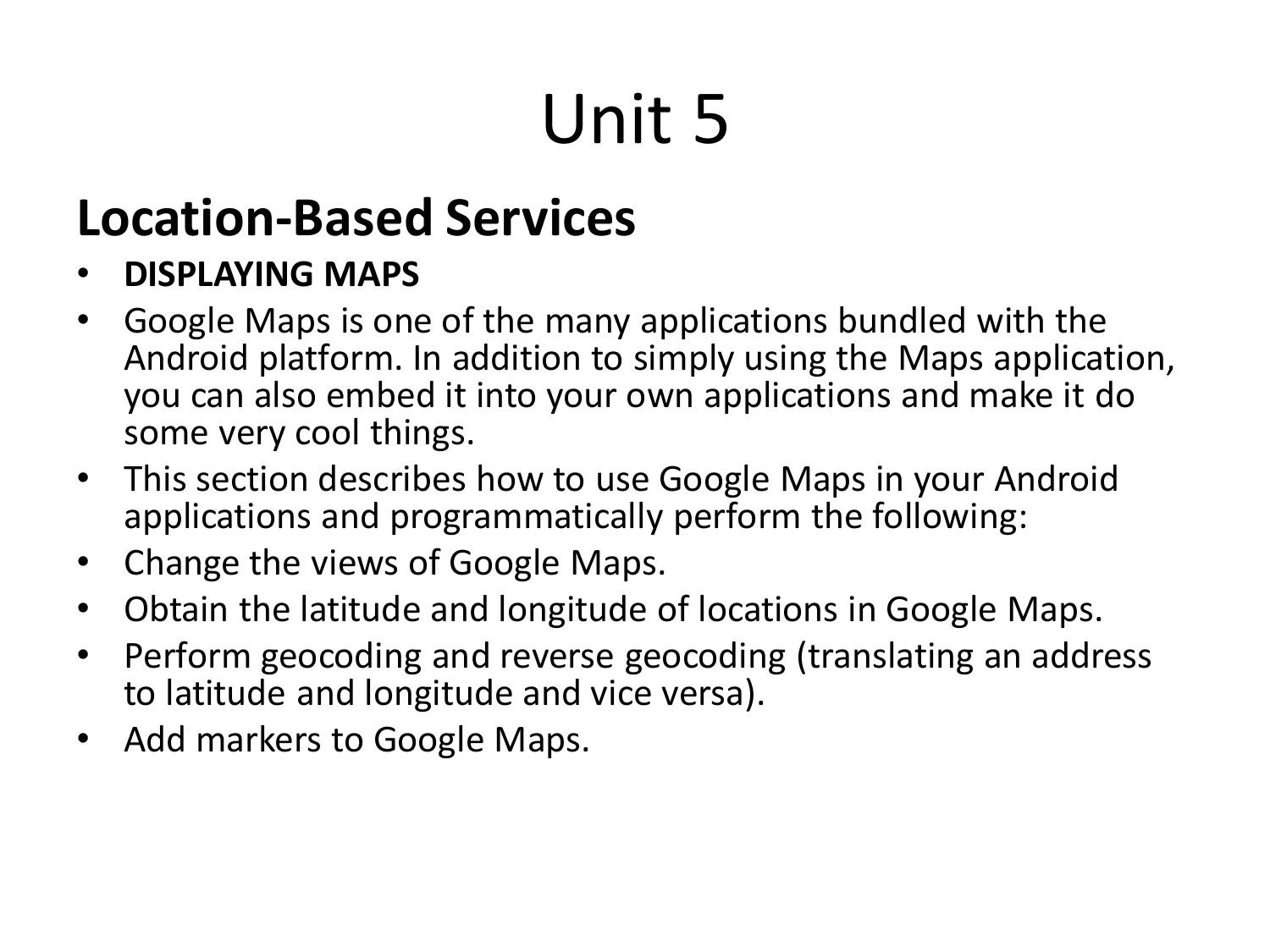# **Obtaining the Maps API Key**

- Beginning with the Android SDK release v1.0, you need to apply for a free Google Maps API key before you can integrate Google Maps into your Android application. When you apply for the key
- you must also agree to Google's terms of use, so be sure to read them carefully.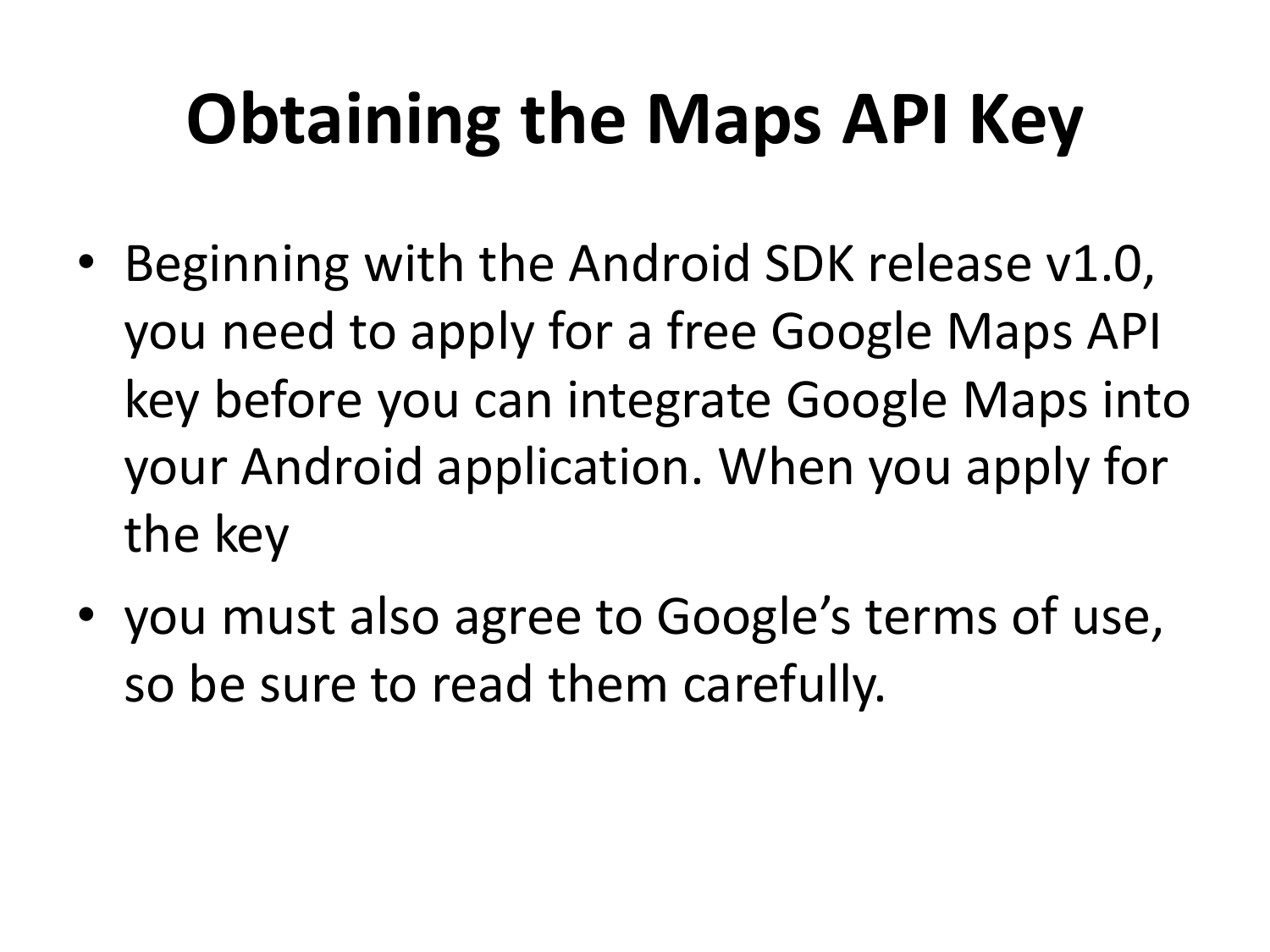## **GETTING LOCATION DATA**

- Nowadays, mobile devices are commonly equipped with GPS receivers. Because of the many satellites orbiting the earth, you can use a GPS receiver to find your location easily.
- However, GPS requires a clear sky to work and hence does not always work indoors or where satellites can't penetrate (such as a tunnel through a mountain).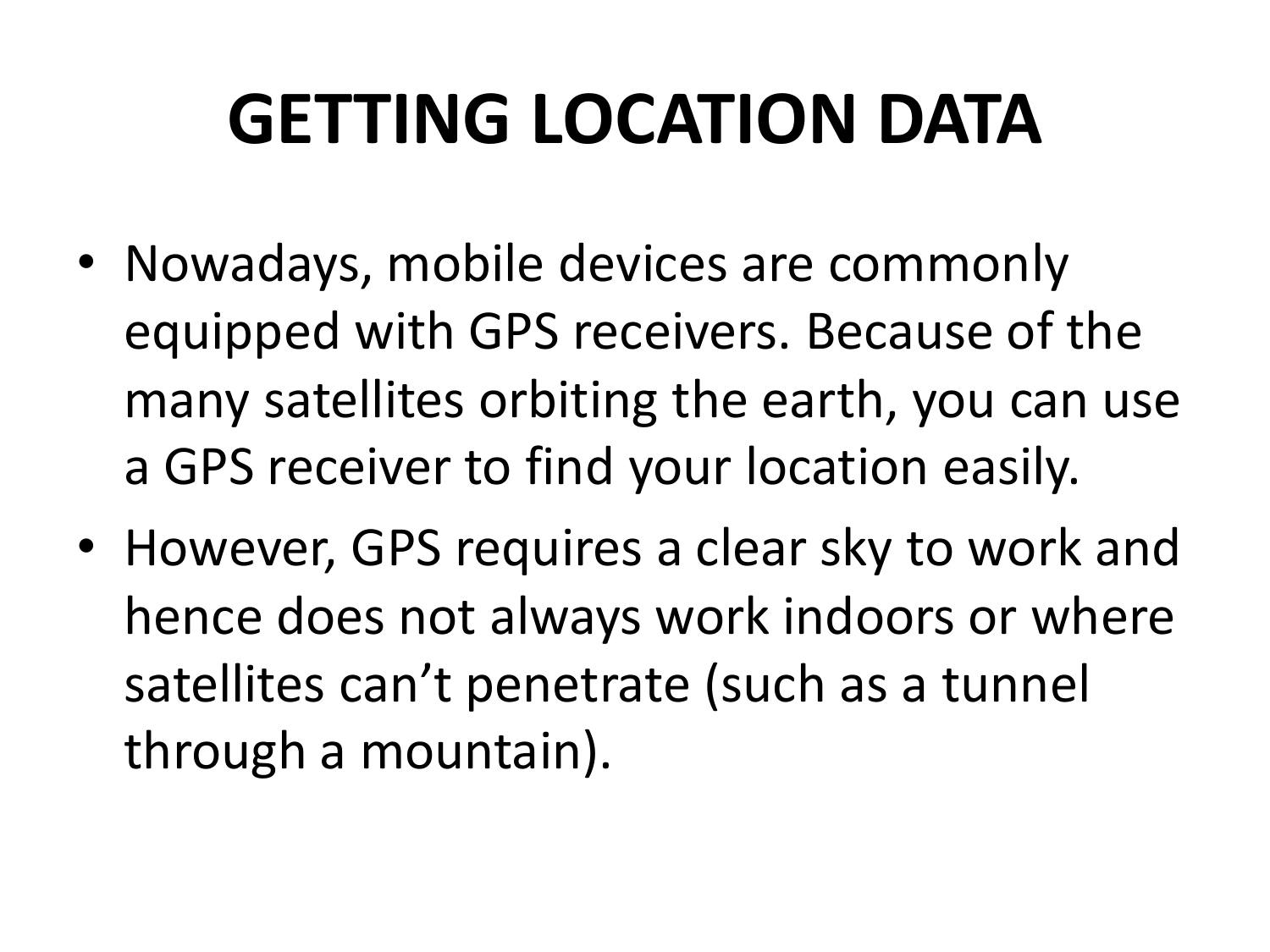# **MONITORING A LOCATION**

- Main feature of the LocationManager class is its ability to monitor a specific location.
- This is achieved using the addProximityAlert() method.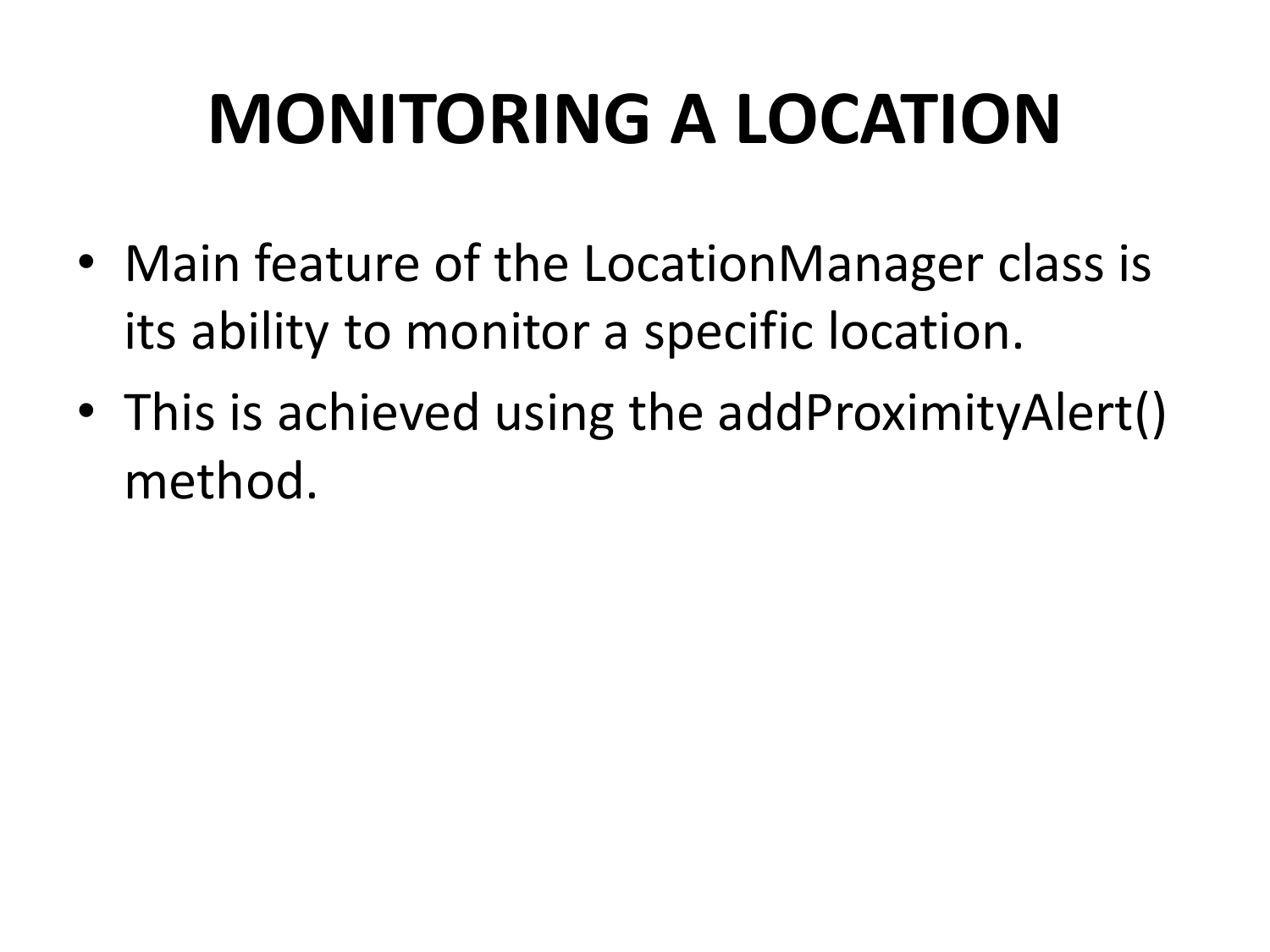### **CONSUMING WEB SERVICES USING HTTP**

- One common way to communicate with the outside world is through HTTP.
- HTTP is no stranger to most people; it is the protocol that drives much of the web's success.
- Using the HTTP protocol, you can perform a wide variety of tasks, such as downloading web pages from a web server, downloading binary data, and more.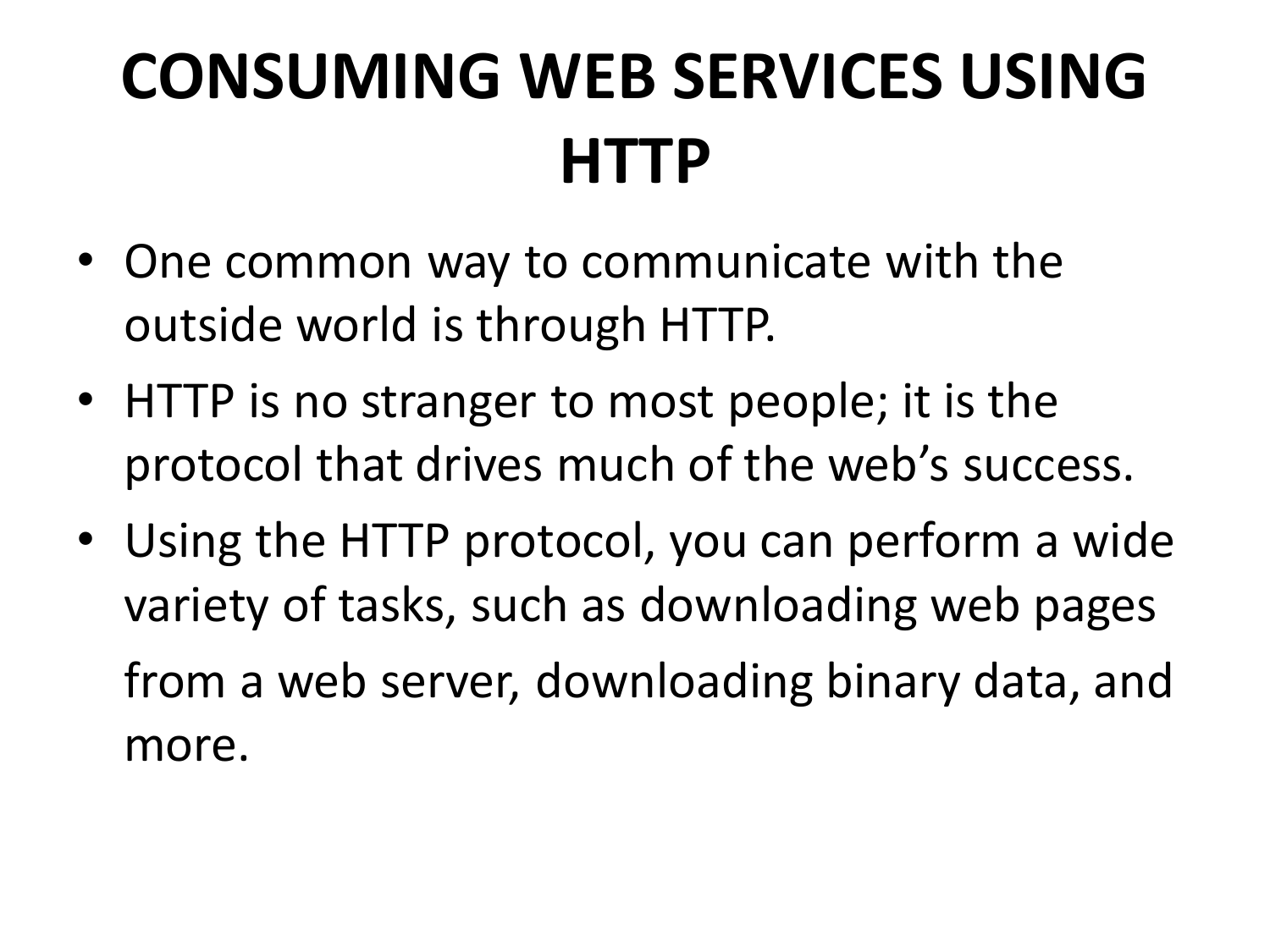#### **Downloading Binary Data**

- A common task you need to perform is downloading binary data from the web.
- For example, you may want to download an image from a server so that you can display it in your application.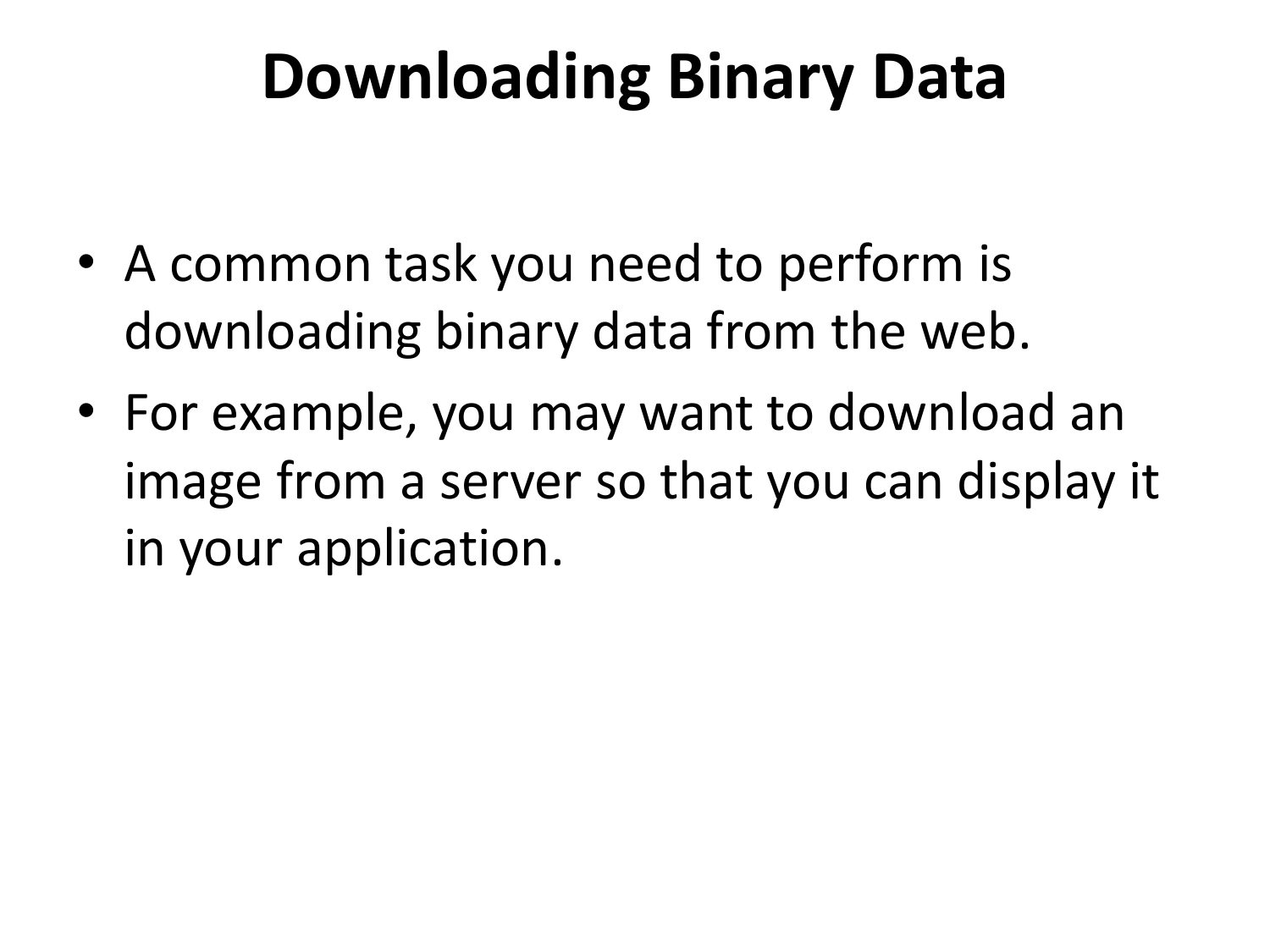# **Downloading Text Content**

- Besides downloading binary data, you can also download plain-text content.
- For example, you might want to access a web service that returns a string of random quotes.